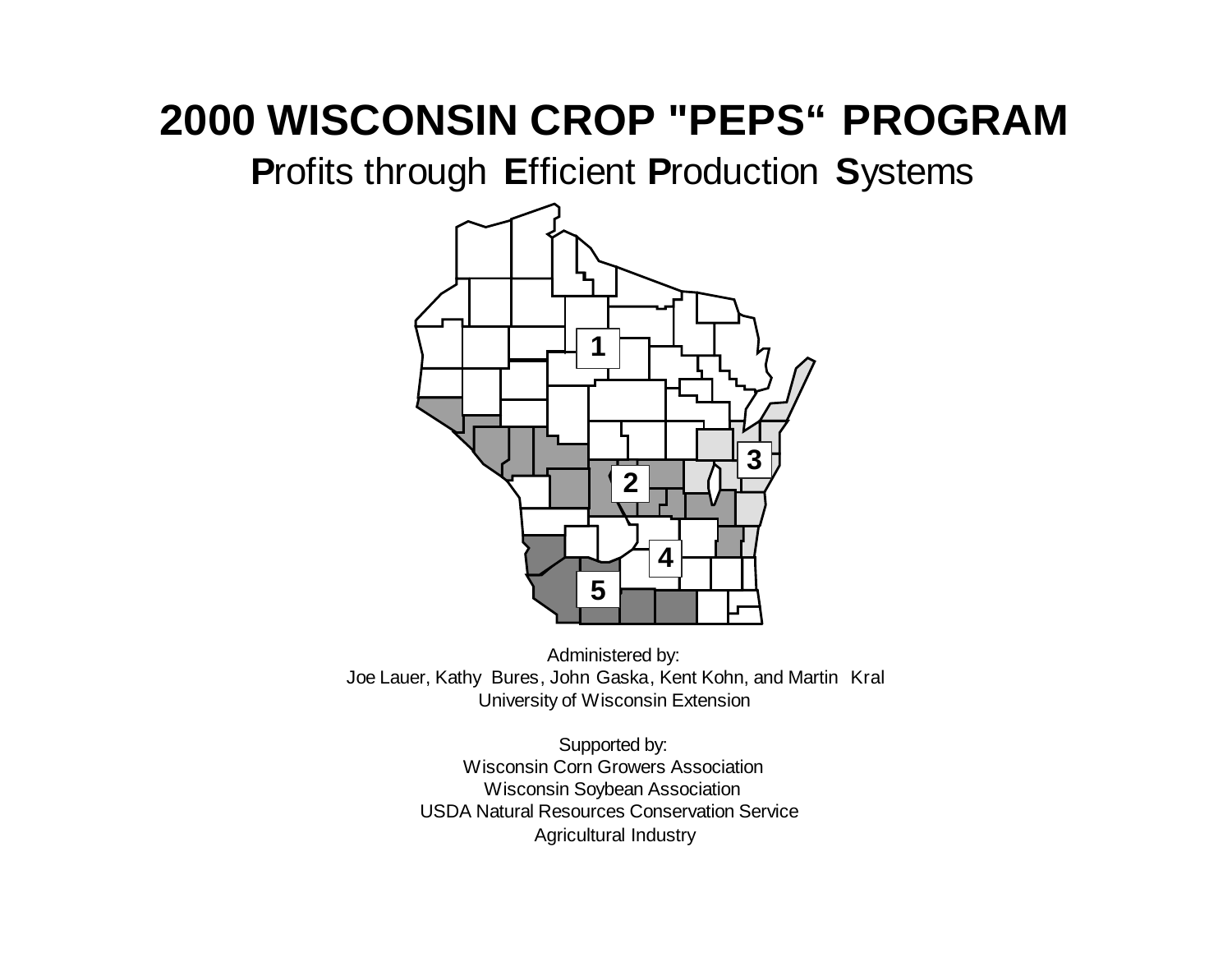#### **CASH CORN DIVISION**

|                                  |                            |          |       |                |       |             | <b>NRCS</b>   |                   |         | Planting      |                 |                  | Trips          |             |                                                                           |                 |                        |                |
|----------------------------------|----------------------------|----------|-------|----------------|-------|-------------|---------------|-------------------|---------|---------------|-----------------|------------------|----------------|-------------|---------------------------------------------------------------------------|-----------------|------------------------|----------------|
| District ID<br>County            | Name                       | Return/A |       | Cost/A Cost/Bu | Yield | @15.5 Moist | Corn<br>Yield | Hybrid            | Date    | Rate<br>x1000 | Row<br>Width    | Previous<br>Crop | Over<br>Field  | Till<br>/1/ | <b>Herbicides</b>                                                         | Insecticides    | Nitrogen Soil<br>lbs/a | Loss/2/        |
| 84<br>$\mathbf{1}$<br>Dunn       | Jerry Bates                | \$194    | \$242 | \$1.12         | 215   | 16.1        | 145           | NK Max 88         | 4/24/00 | 35            | 30              | Soybean          |                |             | 4 MT/NT Marksman Dual II<br>Magnum                                        |                 | 86                     | 3 <sup>Y</sup> |
| 105<br>1<br>Eau Claire           | <b>Todd Lunde</b>          | \$188    | \$200 | \$1.05         | 191   | 18.1        | 80            | Dekalb DK 44-42   | 5/7/00  | 30            | 30              | Pasture          |                |             | 3 MT/NT Axiom Atrazine                                                    | Germate         | 115                    | 3 Y            |
| 121<br>St. Croix                 | Wayne & Jane Van<br>Beek   | \$149    | \$200 | \$1.16         | 172   | 17.8        | 115           | <b>NK NX4178</b>  | 5/1/00  | 30            | 30              | Soybean          |                |             | 4 MT/NT Surpass Hornet                                                    |                 | 138                    | 3 <sup>Y</sup> |
| 108<br>-1<br>St. Croix           | Joe O'Malley               | \$145    | \$228 | \$1.24         | 184   | 15.9        | 115           | NK 4528           | 4/29/00 | 29            | 30              | Soybean          |                |             | 5 MT/NT Surpass Hornet<br>Atrazine                                        |                 | 135                    | 4 Y            |
| 111<br>$\mathbf{1}$<br>Chippewa  | Rasmus Farms               | \$145    | \$198 | \$1.17         | 169   | 16.6        | 75            | Pioneer 3751      | 4/27/00 | 29            | 30 <sub>o</sub> | Soybean          |                |             | 5 MT/NT Harness Atrazine                                                  |                 | 90                     | 1 Y            |
| 103<br>$\mathbf{1}$<br>St. Croix | Roger Lindquist            | \$131    | \$211 | \$1.25         | 168   | 17.2        | 95            | Pioneer 37H97     | 4/27/00 | 30            | 30              | Soybean          |                |             | 5 MT/NT Dual II Magnum Basis<br>Gold Ammonium Sulfate<br>Crop Oil Conc.   |                 | 149                    | 3 <sup>7</sup> |
| 88<br>$\mathbf{1}$<br>Dunn       | <b>Creaser Brothers</b>    | \$112    | \$225 | \$1.36         | 166   | 17.3        | 55            | NK 4178           | 5/10/00 | 31            | 30              | Corn             | 5              | <b>CP</b>   | <b>Prowl Atrazine</b>                                                     | Regent          | 59                     | 1 Y            |
| 83<br>$\mathbf{1}$<br>Dunn       | Baier Creek Farm           | \$106    | \$252 | \$1.43         | 176   | 18.4        | 150           | NK Max 88         | 4/25/00 | 30            | 38              | Soybean          |                |             | 6 MT/NT Hornet Aatrex 4L<br>Frontier                                      |                 | 158                    | 2 Y            |
| 89<br>$\mathbf{1}$<br>Waupaca    | Larry Danke                | \$99     | \$220 | \$1.40         | 157   | 19.9        | 100           | Pioneer 3753      | 5/4/00  | 32            | 36              | Soybean          | 5              | <b>CP</b>   | Dual II Magnum Python<br><b>Accent Ammonium</b><br>Sulfate Crop Oil Conc. |                 | 121                    | 2 Y            |
| 118<br>$\mathbf{1}$<br>Dunn      | Gene Whitney               | \$72     | \$262 | \$1.59         | 165   | 17.7        | 95            | <b>NK N3030Bt</b> | 5/4/00  | 32            |                 | Soybean          | 6              | <b>CP</b>   | Bicep Magnum TR Dual<br>II Magnum Atrazine 4L                             |                 | 141                    | 1 Y            |
| 102<br>$\mathbf{1}$<br>Marathon  | Paul Krause                | \$61     | \$220 | \$1.59         | 139   | 19.4        | 85            | <b>NK N17-R3</b>  | 4/27/00 | 32            | 30              | Soybean          | 6              | <b>CP</b>   | Dual II Atrazine 9.0                                                      |                 | 124                    | 4 Y            |
| 110<br>Shawano                   | Darryll Olson              | \$57     | \$229 | \$1.63         | 141   | 17.8        | 105           | <b>NK N27-M3</b>  | 5/1/00  | 32            | 30              | Corn             | 5              | MP          | Dual 8E Atrazine 4L<br>Hornet                                             | Kernal<br>Guard | 135                    | 2 Y            |
| 99<br>Eau Claire                 | <b>Troy Gilbertson</b>     | \$46     | \$202 | \$1.66         | 122   | 17.0        | 50            | Pioneer 35R57     | 4/27/00 | 30            | 30              | Soybean          |                |             | 6 MT/NT Lasso MT Basis Aatrex<br>9.0                                      |                 | 169                    | 2Y             |
| 97<br>$\mathbf{1}$<br>Waupaca    | Ivan Gruetzmacher          | \$43     | \$204 | \$1.68         | 121   | 22.1        | 60            | Pioneer 3730      | 4/28/00 | 31            | 30              | Corn             | $\overline{7}$ | <b>CP</b>   | Bladex 9.0 Banvel                                                         |                 | 134                    | 0 Y            |
| 85<br>$\mathbf{1}$<br>Polk       | Thomas Boe                 | \$41     | \$225 | \$1.71         | 131   | 20.5        | 80            | <b>NK N3030Bt</b> | 4/28/00 | 32            | 30              | Soybean          | 6              | <b>CP</b>   | Harness Aatrex 4L                                                         |                 | 184                    | 4 Y            |
| $\mathbf{1}$<br>86<br>Langlade   | <b>Bahrs Heritage Farm</b> | \$40     | \$169 | \$1.64         | 103   | 19.2        | 90            | <b>NK N09-A4</b>  | 5/4/00  | 27            | 36              | Potato           |                |             | 7 MT/NT Atrazine 4L                                                       |                 | 100                    | 1 Y            |
| 109<br>Shawano                   | Darryll Olson              | \$16     | \$186 | \$1.87         | 100   | 22.5        | 105           | <b>LG 2479Bt</b>  | 5/2/00  | 32            | 30              | Corn             |                |             | 3 MT/NT Dual 8E Atrazine 4L<br>Hornet                                     | Kernal<br>Guard | 135                    | 3 <sup>7</sup> |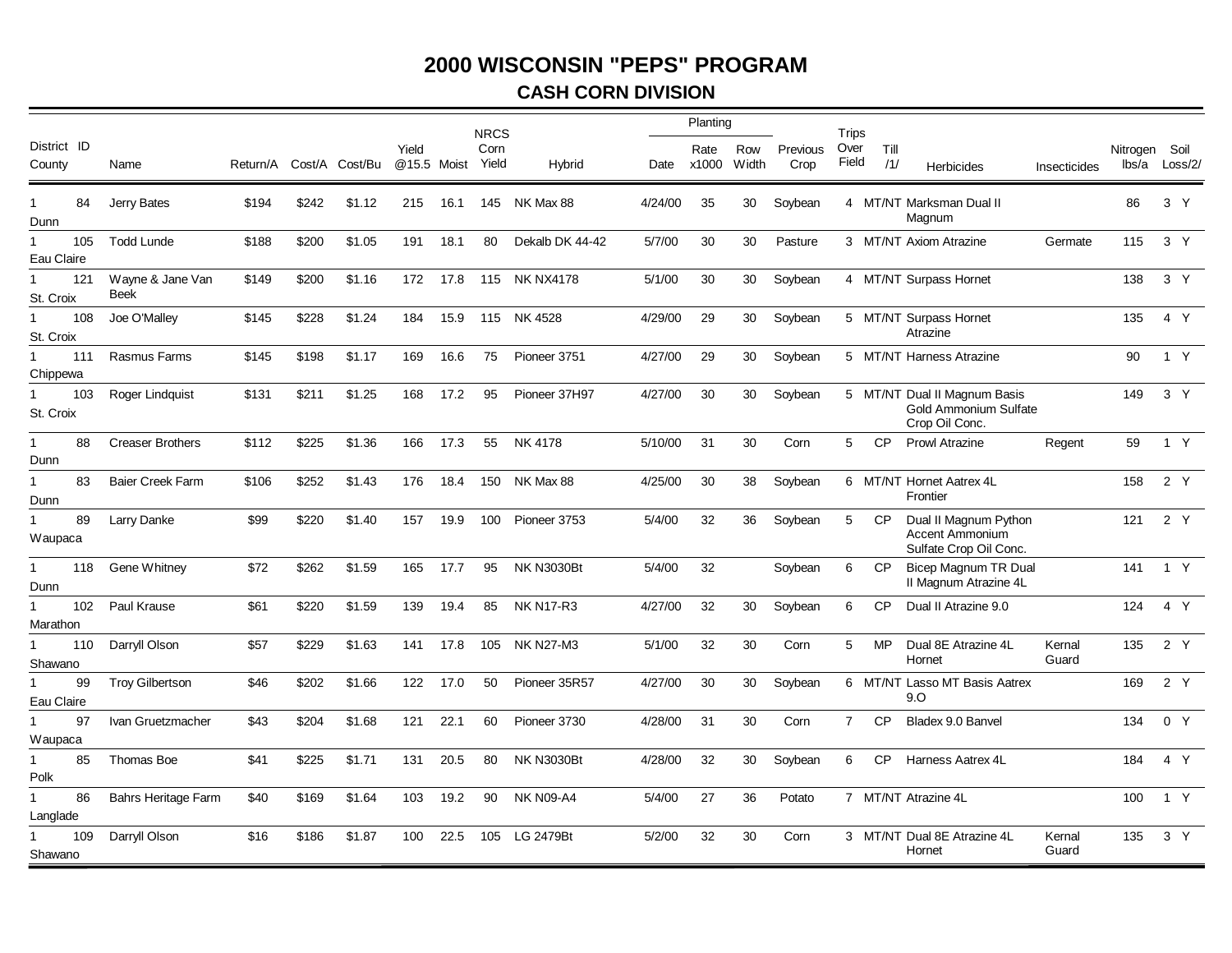## **CASH CORN DIVISION**

|                                         |                                     |       |       |                         |       |             | <b>NRCS</b>   |                   |         | Planting      |              |                  | Trips          |             |                                                            |                 |               |                |
|-----------------------------------------|-------------------------------------|-------|-------|-------------------------|-------|-------------|---------------|-------------------|---------|---------------|--------------|------------------|----------------|-------------|------------------------------------------------------------|-----------------|---------------|----------------|
| District ID<br>County                   | Name                                |       |       | Return/A Cost/A Cost/Bu | Yield | @15.5 Moist | Corn<br>Yield | Hybrid            | Date    | Rate<br>x1000 | Row<br>Width | Previous<br>Crop | Over<br>Field  | Till<br>/1/ | Herbicides                                                 | Insecticides    | Nitrogen Soil | lbs/a Loss/2/  |
| 93<br>$\overline{2}$<br>Marquette       | <b>Lindner Grain Farms</b>          | \$264 | \$178 | \$0.82                  | 218   | 15.5        | 130           | Dekalb 44-42Bt    | 4/25/00 | 38            | 20           | Soybean          |                |             | 4 MT/NT Lasso MT Basis Gold<br>AMS                         |                 | 73            | 1 Y            |
| $\overline{2}$<br>123<br>Jackson        | <b>Stetzer Farms</b>                | \$194 | \$205 | \$1.04                  | 197   | 17.3        | 150           | <b>NK N58-D1</b>  | 5/1/00  | 34            | 30           | Soybean          |                |             | 4 MT/NT Harness Permit Banvel                              |                 | 166           | 2 Y            |
| $\overline{2}$<br>65<br>Jackson         | Tom Nehring                         | \$174 | \$240 | \$1.18                  | 204   | 19.1        | 145           | Pioneer 3753      | 4/27/00 | 29            | 38           | Soybean          | 5              | <b>CP</b>   | <b>Ful Time Clarity</b>                                    |                 | 74            | 1 Y            |
| 2<br>98<br>Jackson                      | <b>Gearing Livestock</b><br>Farms   | \$154 | \$225 | \$1.20                  | 187   | 16.3        | 130           | Pioneer 38PO5     | 4/28/00 | 44            | 20           | Soybean          |                |             | 4 MT/NT Dual II Magnum Hornet<br>Atrazine                  |                 | 153           | 1 Y            |
| 122<br>2<br>Fond Du Lac                 | <b>Harold and Dennis</b><br>Theisen | \$143 | \$246 | \$1.28                  | 191   | 21.2        | 135           | Pioneer 3730      | 4/27/00 | 29            | 30           | Corn             | $\overline{7}$ | <b>CP</b>   | <b>Harness Hornet</b>                                      | Force           | 126           | 2 Y            |
| $\overline{2}$<br>113<br>Jackson        | <b>Claron Stubrud</b>               | \$142 | \$222 | \$1.24                  | 179   | 18.9        | 90            | <b>NK N3030Bt</b> | 4/26/00 | 30            | 30           | Soybean          | 5              | <b>CP</b>   | <b>Broadstrike/Dual Bicep</b><br>Lite II Magnum            |                 | 118           | 1 Y            |
| 2<br>112<br>Pepin                       | <b>Dick Schlosser</b>               | \$141 | \$233 | \$1.27                  | 184   | 23.4        | 65            | NK Max 88         | 4/26/00 | 28            | 38           | Corn             |                |             | 7 MT/NT Frontier Hornet<br>Atrazine                        |                 | 82            | 1 Y            |
| 87<br>$\overline{2}$<br>Trempealeau     | Brian Brenengen                     | \$135 | \$254 | \$1.32                  | 192   | 17.3        | 170           | Dekalb DK551      | 5/1/00  | 30            | 30           | Soybean          |                |             | 4 MT/NT Harness Atrazine 90DF<br>Cypro 90DF 2,4-D<br>Amine | Kernal<br>Guard | 162           | 2 Y            |
| $\overline{2}$<br>116<br><b>Buffalo</b> | Merlin D. Sutter                    | \$104 | \$230 | \$1.40                  | 164   | 17.2        | 150           | <b>NK N3030Bt</b> | 4/29/00 | 32            | 38           | Corn             | 6              | <b>CP</b>   | <b>Bicep Lite II Magnum</b>                                | Aztec 2.0       | 123           | 5 Y            |
| $\overline{2}$<br>104<br>Jackson        | Levis Cattle and<br>Grain Co.       | \$101 | \$262 | \$1.46                  | 179   | 18.5        | 115           | <b>NK N3030Bt</b> | 4/28/00 | 32            | 30           | Soybean          |                |             | 4 MT/NT Broadstrike/Dual<br>Atrazine 4L                    | Germate         | 225           | 5 Y            |
| 2<br>45<br><b>Buffalo</b>               | Diversified Farms,<br>LTD           | \$99  | \$291 | \$1.51                  | 192   | 19.0        | 145           | Pioneer 35P12     | 4/27/00 | 31            | 30           | Corn             | 6              | <b>CP</b>   | Broadstrike/Dual<br>Atrazine                               | Regent          | 38            | 3 <sup>Y</sup> |
| $\overline{2}$<br>119<br>Adams          | <b>Edward Volkening</b>             | \$99  | \$181 | \$1.31                  | 138   | 19.6        | 88            | <b>NK N4640Bt</b> | 4/25/00 | 29            | 30           | Soybean          |                |             | 4 MT/NT Bicep Lite II Magnum                               |                 | 154           | 1 Y            |
| $\overline{2}$<br>90<br><b>Buffalo</b>  | Deer Acres                          | \$90  | \$285 | \$1.54                  | 185   | 21.4        | 145           | Croplan 466RR     | 5/14/00 | 30            | 30           | Pasture          | 5              | MP          | <b>Frontier Atrazine</b>                                   | Regent          | 157           | 5 Y            |
| 2<br>52<br>Trempealeau                  | <b>Bernard Killian</b>              | \$86  | \$319 | \$1.60                  | 200   | 35.5        | 130           | Pioneer 36D14     | 4/29/00 | 30            | 38           | Corn             | 5              | <b>CP</b>   | Marksman                                                   | Regent          | 177           | 3 <sup>7</sup> |
| $\overline{2}$<br>75<br>Pepin           | Spring Meadow Farm                  | \$81  | \$273 | \$1.56                  | 174   | 24.8        | 130           | Croplan 396RR/Bt  | 5/1/00  | 31            | 38           | Corn             |                |             | 5 MT/NT Broadstrike/Dual<br>Roundup Ultra                  |                 | 85            | 2 Y            |
| $\overline{2}$<br>77<br><b>Buffalo</b>  | <b>Shady Pines Dairy</b>            | \$81  | \$276 | \$1.57                  | 176   | 21.5        | 140           | Croplan 534       | 5/9/00  | 28            | 38           | Corn             |                |             | 6 MT/NT Dual II Magnum Hornet Force<br>Atrazine            |                 | 256           | 4 Y            |
| $\overline{2}$<br>91<br>Adams           | Dennis Erickson                     | \$76  | \$223 | \$1.51                  | 147   | 24.5        | 88            | Pioneer 36F30     | 5/5/00  | 26            | 38           | Soybean          | $\overline{7}$ | <b>CP</b>   | Lasso 4E Atrazine 4L                                       |                 | 127           | 10 N           |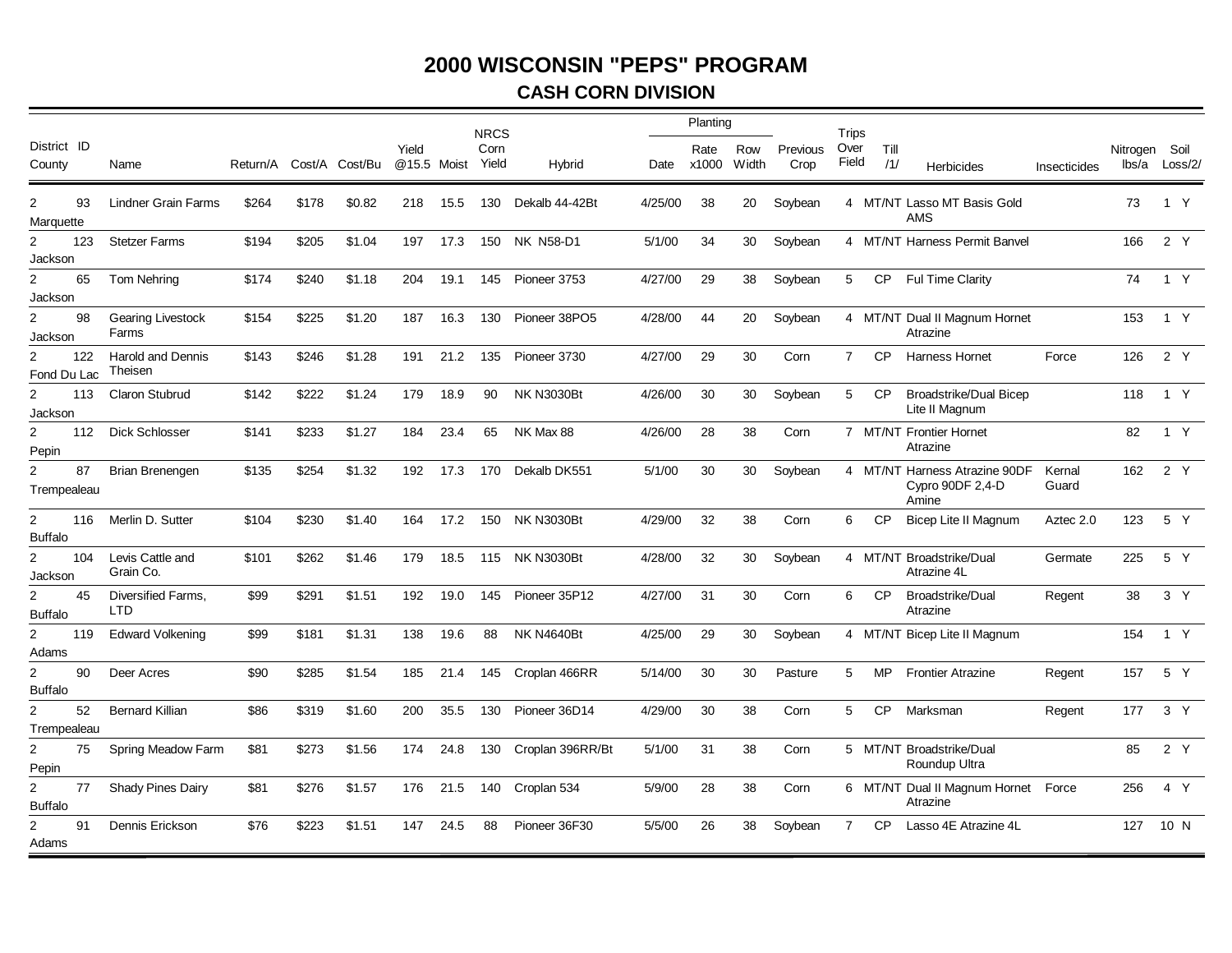#### **CASH CORN DIVISION**

|                       |     |                             |          |       |                |                      |      | <b>NRCS</b>   |                   |         | Planting      |              |                  | <b>Trips</b>  |             |                                                              |              |                        |                |
|-----------------------|-----|-----------------------------|----------|-------|----------------|----------------------|------|---------------|-------------------|---------|---------------|--------------|------------------|---------------|-------------|--------------------------------------------------------------|--------------|------------------------|----------------|
| District ID<br>County |     | Name                        | Return/A |       | Cost/A Cost/Bu | Yield<br>@15.5 Moist |      | Corn<br>Yield | Hybrid            | Date    | Rate<br>x1000 | Row<br>Width | Previous<br>Crop | Over<br>Field | Till<br>/1/ | Herbicides                                                   | Insecticides | Nitrogen Soil<br>lbs/a | Loss/2/        |
| 3<br>Calumet          | 107 | Meyer Dairy & Grain         | \$219    | \$224 | \$1.03         | 218                  | 18.2 | 125           | <b>NK N3030Bt</b> | 4/26/00 | 34            | 30           | Soybean          | 6             | <b>CP</b>   | Dual II Atrazine Accent<br>Gold                              |              | 116                    | 1 Y            |
| 3<br><b>Brown</b>     | 94  | Michael Gilson              | \$172    | \$211 | \$1.12         | 189                  | 19.5 | 110           | DK 44-42          | 5/1/00  | 32            | 30           | Soybean          | 6             | <b>CP</b>   | Harness Marksman                                             |              | 137                    | 3 <sup>Y</sup> |
| 3<br>Sheboygan        | 101 | <b>Highland Dairy</b>       | \$116    | \$204 | \$1.29         | 158                  | 16.0 |               | 105 NK N3030Bt    | 5/5/00  | 32            | 30           | Soybean          | 6             | <b>CP</b>   | <b>Accent Northstar</b><br>Newtone                           |              | 106                    | 2 Y            |
| La Crosse             | 100 | Golden Acres Grain<br>Farms | \$161    | \$213 | \$1.16         | 184                  | 15.3 | 155           | NK 4395           | 4/30/00 | 32            | 30           | Soybean          |               |             | 4 MT/NT Harness Permit Banvel                                |              | 166                    | 1 Y            |
| 4<br>Jefferson        | 114 | John Simon                  | \$159    | \$198 | \$1.13         | 176                  | 16.8 | 105           | Kaltenberg K4809  | 4/29/00 | 28            | 38           | Soybean          | 7             | <b>CP</b>   | <b>Banvel Basis Gold AMS</b><br>Crop Oil Conc.               |              | 129                    | 4 Y            |
| 4<br>Vernon           | 120 | <b>Todd Vesbach</b>         | \$135    | \$241 | \$1.30         | 185                  | 18.3 | 150           | <b>NK N45-T5</b>  | 4/29/00 | 32            | 30           | Soybean          |               |             | 4 MT/NT Dual II Magnum<br>Marksman                           |              | 167                    | 1 Y            |
| 4<br>Jefferson        | 92  | David Flood                 | \$99     | \$243 | \$1.44         | 169                  | 17.4 | 125           | Kaltenberg K5901  | 5/1/00  | 29            | 38           | Corn             | 6             | CP          | Harness Marksman                                             | Lorsban      | 152                    | 4 Y            |
| 4<br>Walworth         | 106 | Maple Lawn Farm             | \$87     | \$240 | \$1.49         | 161                  | 18.8 | 160           | Kaltenberg K5901  | 4/27/00 | 28            | 38           | Soybean          |               |             | 4 MT/NT Harness Hornet<br>Ammonium Sulfate Crop<br>Oil Conc. |              | 147                    | 2Y             |
| 5<br>Grant            | 124 | Eugene Steiger              | \$237    | \$211 | \$0.96         | 220                  | 14.2 | 150           | Asgrow RX730YG    | 4/28/00 | 32            | 30           | Soybean          |               |             | 4 MT/NT Prowl                                                |              | 96                     | 3 <sup>7</sup> |
| 5<br>Lafayette        | 96  | Allynn Gertsch              | \$199    | \$243 | \$1.12         | 218                  | 16.9 | 150           | Trelay 7002       | 4/14/00 | 34            | 20           | Soybean          |               |             | 4 MT/NT Ful Time 2,4-D Ester                                 |              | 165                    | 2 Y            |
| 5<br>Lafayette        | 82  | <b>Bahr Farms</b>           | \$176    | \$235 | \$1.16         | 202                  | 16.7 | 158           | Trelay 8200       | 4/26/00 | 32            | 30           | Soybean          |               |             | 5 MT/NT Bicep Lite II Magnum<br>Clarity                      |              | 125                    | 3 Y            |
| 5<br>Lafayette        | 95  | Allynn Gertsch              | \$110    | \$277 | \$1.45         | 191                  | 17.5 | 150           | High Cycle 7749Bt | 4/23/00 | 34            | 20           | Soybean          |               |             | 5 MT/NT Ful Time 2,4-D Ester                                 |              | 212                    | 2 Y            |
| 5<br>Grant            | 117 | Joe Zenz                    | \$103    | \$252 | \$1.44         | 175                  | 20.4 | 110           | Pioneer 35R58     | 4/28/00 | 32            | 30           | Soybean          |               |             | 5 MT/NT Topnotch Hornet<br>Atrazine                          |              | 165                    | 2 Y            |

/1/ Tillage: NT/MT=No Till/Minimum Till, CP=Chisel Plow, MP= Moldboard Plow

/2/ Soil Loss (Tons/A) based on Universal Soil Loss Equation and Wind Erosion Equation Y=Soil loss is within "tolerable" level for the soil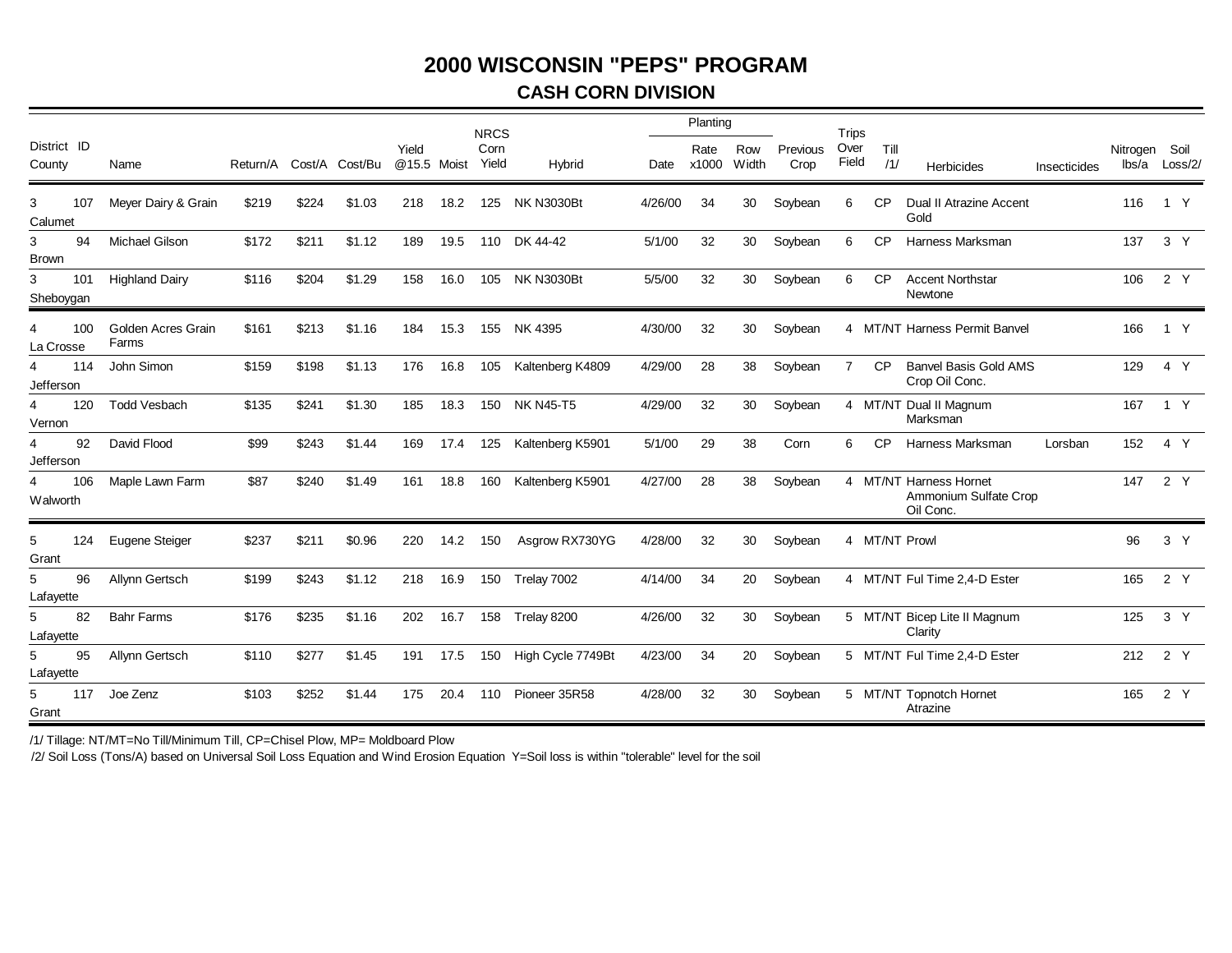## **2000 WISCONSIN "PEPS" PROGRAM DAIRY/LIVESTOCK CORN DIVISION**

|                                          |                                    |          |       |                |                      |      | <b>NRCS</b>   |                   |         | Planting      |              |                  | Trips          |             |                                                             |                 |                          |                 |
|------------------------------------------|------------------------------------|----------|-------|----------------|----------------------|------|---------------|-------------------|---------|---------------|--------------|------------------|----------------|-------------|-------------------------------------------------------------|-----------------|--------------------------|-----------------|
| District ID<br>County                    | Name                               | Return/A |       | Cost/A Cost/Bu | Yield<br>@15.5 Moist |      | Corn<br>Yield | Hybrid            | Date    | Rate<br>x1000 | Row<br>Width | Previous<br>Crop | Over<br>Field  | Till<br>/1/ | <b>Herbicides</b>                                           | Insecticides    | Nitrogen<br>lbs/a        | Soil<br>Loss/2/ |
| 70<br>$\mathbf 1$<br>St. Croix           | Ken Peterson                       | \$176    | \$189 | \$1.05         | 180                  | 18.5 | 90            | Mycogen 2424      | 4/28/00 | 28            | 30           | Alfalfa          | $\overline{7}$ | <b>MP</b>   | Atrazine                                                    |                 | 14<br>Manure             | 4 Y             |
| $\mathbf{1}$<br>39                       | Dale Aprill                        | \$147    | \$185 | \$1.13         | 164                  | 16.4 | 100           | <b>NK N27-M3</b>  | 4/28/00 | 31            | 30           | Soybean          |                |             | 5 MT/NT Surpass Distinct NIS                                |                 | 67                       | 1 Y             |
| Shawano                                  |                                    |          |       |                |                      |      |               |                   |         |               |              |                  |                |             |                                                             |                 | Manure                   |                 |
| 40<br>1                                  | Dale Aprill                        | \$147    | \$188 | \$1.14         | 165                  | 18.9 | 100           | Pioneer 38P06     | 4/28/00 | 31            | 30           | Soybean          |                |             | 5 MT/NT Surpass Distinct NIS                                |                 | 67                       | 1 Y             |
| Shawano                                  |                                    |          |       |                |                      |      |               |                   |         |               |              |                  |                |             |                                                             |                 | Manure                   |                 |
| 72<br>Rusk                               | <b>Rusk Rose Holsteins</b><br>Inc. | \$135    | \$189 | \$1.18         | 160                  | 19.1 | 95            | Pioneer 39A26     | 4/28/00 | 28            | 36           | Soybean          | 6              | CP          | <b>Hornet Partner</b><br>Atrazine                           |                 | 9<br>Manure              | 2Y              |
| 71<br>$\mathbf 1$<br>Chippewa            | Rasmus Farms                       | \$124    | \$213 | \$1.28         | 166                  | 17.0 | 90            | Pioneer 3753      | 5/1/00  | 29            | 30           | Alfalfa          |                |             | 6 MT/NT Harness Atrazine 2-4D<br>Roundup                    |                 | 90                       | 1 Y             |
| 44<br>1<br>Barron                        | <b>Ron Crotteau</b>                | \$102    | \$188 | \$1.32         | 143                  | 19.3 | 90            | <b>NK N21-V6</b>  | 5/1/00  | 30            |              | 36 Corn Silage   | 5              | <b>MP</b>   | Hornet Dual II                                              |                 | 9<br>Manure              | 3 <sup>7</sup>  |
| 58<br>1<br>Eau Claire                    | Larson Dairy, Inc                  | \$96     | \$167 | \$1.29         | 130                  | 16.9 | 55            | <b>NK Max 747</b> | 5/2/00  | 24            | 30           | Alfalfa          |                |             | 4 MT/NT Dual II Magnum<br>Marksman                          |                 | 83<br>Manure             | 2 Y             |
| 69<br>Shawano                            | Darryll Olson                      | \$95     | \$199 | \$1.38         | 145                  | 21.8 | 105           | <b>NK Max 357</b> | 5/1/00  | 32            | 30           | Soybean          |                |             | 4 MT/NT Dual 8E Atrazine 4L<br>Hornet                       | Kernal<br>Guard | 66<br>Manure             | 2Y              |
| 55<br>Marathon                           | James Krause                       | \$84     | \$197 | \$1.42         | 138                  | 20.7 | 95            | <b>NK N2555Bt</b> | 4/28/00 | 31            | 38           | Alfalfa          | $\overline{7}$ | <b>CP</b>   | <b>Bicep Magnum TR</b><br>Roundup Ultra                     | Kernal<br>Guard | 14<br>Manure             | 1 Y             |
| 54<br>Marathon                           | James Krause                       | \$67     | \$216 | \$1.55         | 140                  | 20.9 | 95            | <b>NK N17-R3</b>  | 5/1/00  | 31            | 38           | Corn             | 8              | <b>CP</b>   | Bicep Magnum TR<br>Roundup Ultra                            | Kernal<br>Guard | 83<br>Manure             | 1 Y             |
| 68<br>Shawano                            | Darryll Olson                      | \$55     | \$204 | \$1.60         | 128                  | 19.7 | 105           | NK Max 23         | 5/1/00  | 32            | 30           | Alfalfa          | 6              | MP          | Dual 8E Atrazine 4L<br>Hornet                               | Kernal<br>Guard | 66                       | 1 Y             |
| $\overline{2}$<br>73                     | Sedelbauer Farms, Inc.             | \$232    | \$279 | \$1.11         | 252                  | 23.6 | 105           | Pioneer 37R71     | 4/25/00 | 36            | 30           | Pasture          | 5              | <b>MP</b>   | Harness Marksman                                            |                 | 9                        | 2Y              |
| Jackson<br>$\overline{2}$<br>41<br>Pepin | <b>Albany Acres Dairy</b>          | \$220    | \$201 | \$0.97         | 208                  | 22.0 | 70            | <b>NK N3030Bt</b> | 4/27/00 | 29            | 30           | Alfalfa          |                |             | 5 MT/NT Dual II Magnum<br>Hornet                            |                 | Manure<br>86<br>Manure   | 1 Y             |
| $\overline{2}$<br>60<br><b>Buffalo</b>   | Dave Mikelson                      | \$214    | \$184 | \$0.94         | 196                  | 31.2 | 155           | <b>NK N52-B2</b>  | 4/27/00 | 30            | 30           | Alfalfa          |                |             | 3 MT/NT Broadstrike/Dual<br>Atrazine                        |                 | 45                       | 5 Y             |
| $\overline{2}$<br>78<br>Trempealeau      | Schank Bros. Beef<br>Farm          | \$204    | \$194 | \$0.99         | 196                  | 22.0 | 130           | Pioneer 3845      | 4/24/00 | 28            | 38           | Alfalfa          |                |             | 4 MT/NT Roundup Ultra Ful Time Asana<br>Clarity 2,4-D Ester |                 | $\mathbf 0$              | 1 Y             |
| 53<br>$\overline{2}$<br>Marquette        | So- Fine Bovines LLC               | \$203    | \$230 | \$1.08         | 213                  | 24.9 | 95            | Pioneer 34G81     | 5/1/00  | 29            | 30           | Alfalfa          | $\overline{7}$ | <b>CP</b>   | Atrazine 90DF Bladex<br>90DF Roundup<br>Ammonium Sulfate    |                 | 78<br>Manure             | 3 <sup>Y</sup>  |
| $\overline{2}$<br>115                    | Sedelbauer Farms, Inc.             | \$200    | \$255 | \$1.14         | 224                  | 20.4 | 105           | Pioneer 3753      | 4/29/00 | 33            | 30           | Sod              | 6              | <b>MP</b>   | Harness Marksman                                            |                 | 9                        | 1 Y             |
| Jackson<br>2<br>67                       | <b>Steve Okonek</b>                | \$194    | \$206 | \$1.04         | 197                  | 18.4 | 105           | Pioneer 3753      | 4/27/00 | 32            | 30           | Soybean          |                |             | 6 MT/NT Lasso 4E Atrazine 4L<br>Banvel                      |                 | Manure<br>$\overline{7}$ | 1 Y             |
| Jackson<br>56<br>Trempealeau             | Carlton Klein                      | \$175    | \$252 | \$1.20         | 211                  | 16.2 | 90            | <b>NK N67-T4</b>  | 4/25/00 | 26            | 38           | Corn             |                |             | 5 MT/NT Liberty Atrazine                                    | Aztec 2.0       | Manure<br>182<br>Manure  | 4 Y             |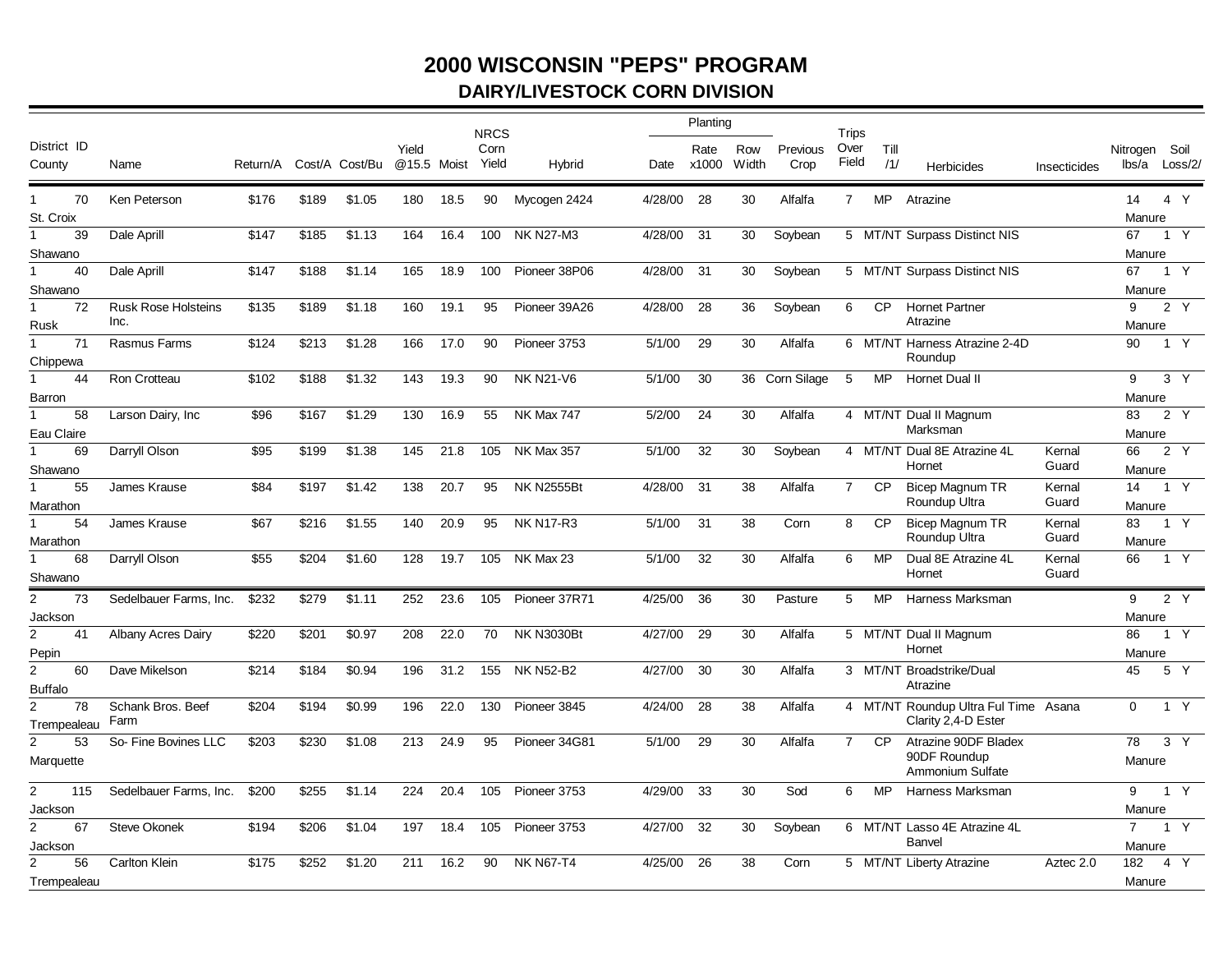## **2000 WISCONSIN "PEPS" PROGRAM DAIRY/LIVESTOCK CORN DIVISION**

|                               |    |                             |          |       |                |       |             | <b>NRCS</b>   |                                    |         | Planting      |              |                  | Trips          |             |                                                                      |                 |                    |                  |
|-------------------------------|----|-----------------------------|----------|-------|----------------|-------|-------------|---------------|------------------------------------|---------|---------------|--------------|------------------|----------------|-------------|----------------------------------------------------------------------|-----------------|--------------------|------------------|
| District ID<br>County         |    | Name                        | Return/A |       | Cost/A Cost/Bu | Yield | @15.5 Moist | Corn<br>Yield | Hybrid                             | Date    | Rate<br>x1000 | Row<br>Width | Previous<br>Crop | Over<br>Field  | Till<br>/1/ | <b>Herbicides</b>                                                    | Insecticides    | Nitrogen Soil      | lbs/a Loss/2/    |
| $\overline{2}$<br>Jackson     | 76 | <b>Claron Stubrud</b>       | \$166    | \$229 | \$1.18         | 194   | 21.5        |               | 105 NK N3030Bt                     | 4/26/00 | 30            | 30           | Soybean          | 6              | <b>CP</b>   | <b>Broadstrike/Dual Bicep</b><br>Lite II Magnum                      |                 | 118<br>Manure      | 1 Y              |
| 2                             | 57 | Wendell Klein               | \$158    | \$253 | \$1.25         | 203   | 17.6        | 85            | <b>NK N58-D1</b>                   | 4/27/00 | 28            | 38           | Corn             |                |             | 6 MT/NT Axiom Atrazine                                               | Aztec 2.0       | 182                | 2 Y              |
| Trempealeau                   |    |                             |          |       |                |       |             |               |                                    |         |               |              |                  |                |             |                                                                      |                 | Manure             |                  |
| $\overline{2}$<br>Trempealeau | 51 | <b>Greg Kruger</b>          | \$151    | \$204 | \$1.17         | 175   | 21.5        | 150           | <b>NK NX4395</b>                   | 5/1/00  | 30            | 30           | Alfalfa          | $\overline{7}$ | <b>CP</b>   | Dual II Magnum<br><b>Distinct</b>                                    |                 | 23<br>Manure       | 1 Y              |
| 2                             | 48 | <b>Rick Geske</b>           | \$140    | \$210 | \$1.22         | 172   | 20.0        | 120           | NK Max 21                          | 5/8/00  | 32            | 38           | Soybean          | 6              | <b>CP</b>   | <b>Accent Gold Harness</b>                                           |                 | $\mathbf 0$        | 0 Y              |
| Trempealeau                   |    |                             |          |       |                |       |             |               |                                    |         |               |              |                  |                |             | Marksman Ammonium<br>Sulfate                                         |                 | Manure             |                  |
| $\overline{2}$                | 59 | Dave Mikelson               | \$136    | \$264 | \$1.34         | 197   | 21.8        | 150           | NK Max 88                          | 4/27/00 | 30            | 30           | Corn             |                |             | 5 MT/NT Dual II Magnum Hornet                                        |                 | 57                 | 5 Y              |
| <b>Buffalo</b>                |    |                             |          |       |                |       |             |               |                                    |         |               |              |                  |                |             | Atrazine                                                             |                 | Manure             |                  |
| $\overline{2}$                | 43 | <b>Brian Brenengen</b>      | \$135    | \$273 | \$1.36         | 201   | 19.1        |               | 170 NK N58-D1                      | 4/27/00 | 30            | 30           | Soybean          |                |             | 5 MT/NT Liberty Atrazine 90DF                                        | Kernal          | 75                 | 2 Y              |
| Trempealeau                   |    |                             |          |       |                |       |             |               |                                    |         |               |              |                  |                |             |                                                                      | Guard           | Manure             |                  |
| $\overline{2}$                | 42 | Ross Bishop                 | \$104    | \$237 | \$1.41         | 168   | 20.8        | 100           | Golden Harvest 2441                | 4/26/00 | 34            | 20           | Wheat            |                |             | 6 MT/NT Atrazine Roundup Ultra                                       | Force           | 123                | 1 Y              |
| Washington                    |    |                             |          |       |                |       |             |               |                                    |         |               |              |                  |                |             | 2-4D Dual II Roundup 2-<br>4D                                        | Kernal<br>Guard | Manure             |                  |
| $\overline{2}$                | 50 | John Hovey                  | \$55     | \$267 | \$1.68         | 159   | 17.1        | 150           | NK Max 86                          | 5/7/00  | 28            | 30           | Corn             | $\overline{7}$ | <b>CP</b>   | Dual II Magnum                                                       | Lorsban         | 100                | 4 Y              |
| <b>Buffalo</b>                |    |                             |          |       |                |       |             |               |                                    |         |               |              |                  |                |             | Marksman                                                             |                 | Manure             |                  |
| 3<br>Calumet                  | 63 | Meyer Dairy & Grain         | \$234    | \$198 | \$0.93         | 213   | 15.5        | 150           | <b>NK N3030Bt</b>                  | 5/2/00  | 34            | 30           | Alfalfa          | $\overline{4}$ | <b>CP</b>   | Dual 8E Atrazine Accent<br>Gold                                      |                 | 18                 | 0 Y              |
| 3                             | 47 | Michael Gilson              | \$203    | \$198 | \$1.00         | 197   | 19.8        | 100           | DK 44-42                           | 5/1/00  | 32            | 30           | Wheat            | 8              | <b>CP</b>   | Harness Marksman                                                     |                 | 73                 | 3 <sup>Y</sup>   |
| <b>Brown</b>                  |    |                             |          |       |                |       |             |               |                                    |         |               |              |                  |                |             |                                                                      |                 | Manure             |                  |
| 3                             | 80 | Ronald Vanden Heuvel        | \$198    | \$176 | \$0.96         | 184   | 24.8        | 100           | <b>NK N3030Bt</b>                  | 5/1/00  | 32            | 30           | Soybean          | 6              | <b>CP</b>   | Northstar Accent                                                     |                 | $\overline{7}$     | 3Y               |
| Outagamie                     |    |                             |          |       |                |       |             |               |                                    |         |               |              |                  |                |             | Effective                                                            |                 | Manure             |                  |
| 3<br>Calumet                  | 64 | <b>Andrew Meyer</b>         | \$161    | \$145 | \$0.96         | 151   | 24.5        |               | 110 Trelay 5600                    | 5/7/00  | 31            | 30           | Hay              | 6              | <b>CP</b>   | <b>Northstar Atrazine</b>                                            |                 | 13                 | 1 Y              |
| 3                             | 74 | Jim Salentine               | \$139    | \$223 | \$1.25         | 178   | 15.0        | 125           | Golden Harvest<br><b>EX96909RR</b> | 5/4/00  | 30            | 30           | Soybean          | $\overline{7}$ | <b>CP</b>   | Roundup Ultra                                                        |                 | 15                 | 2 Y              |
| Kewaunee                      |    |                             |          |       |                |       |             |               |                                    |         |               |              |                  |                |             |                                                                      |                 | Manure             |                  |
| 3                             | 49 | <b>Highland Dairy</b>       | \$137    | \$192 | \$1.19         | 162   | 27.7        | 105           | <b>NK N4242Bt</b>                  | 5/2/00  | 32            | 30           | Alfalfa          | $\overline{7}$ | <b>CP</b>   | <b>Accent Northstar</b>                                              |                 | 54                 | 2Y               |
| Sheboygan                     |    |                             |          |       |                |       |             |               |                                    |         |               |              |                  |                |             | Newtone                                                              |                 |                    |                  |
| Columbia                      | 46 | 4th Generation<br>Homestead | \$207    | \$206 | \$1.01         | 203   | 26.0        |               | 125 NK N59-Q9                      | 4/29/00 | 30            | 38           | Alfalfa          |                |             | 5 MT/NT Roundup Ultra<br>Weedone 638<br>Ammonium Sulfate<br>Frontier | Kernal<br>Guard | $\Omega$<br>Manure | $2\overline{Y}$  |
| 4<br>Sauk                     | 61 | <b>Meadow Lane Farms</b>    | \$155    | \$249 | \$1.25         | 199   | 20.3        | 90            | Cargill 5212                       | 5/8/00  | 32            | 30           | Potato           |                |             | 5 MT/NT Dual II Clarity Bladex<br>15G                                |                 | 48<br>Manure       | 2 $\overline{Y}$ |
| 4<br>Dodge                    | 79 | T& R Dairy Farm             | \$150    | \$218 | \$1.20         | 181   | 20.1        | 100           | <b>NK N45-T5</b>                   | 5/1/00  | 30            | 38           | Soybean          |                |             | 7 MT/NT Harness                                                      |                 | 90<br>Manure       | 4 Y              |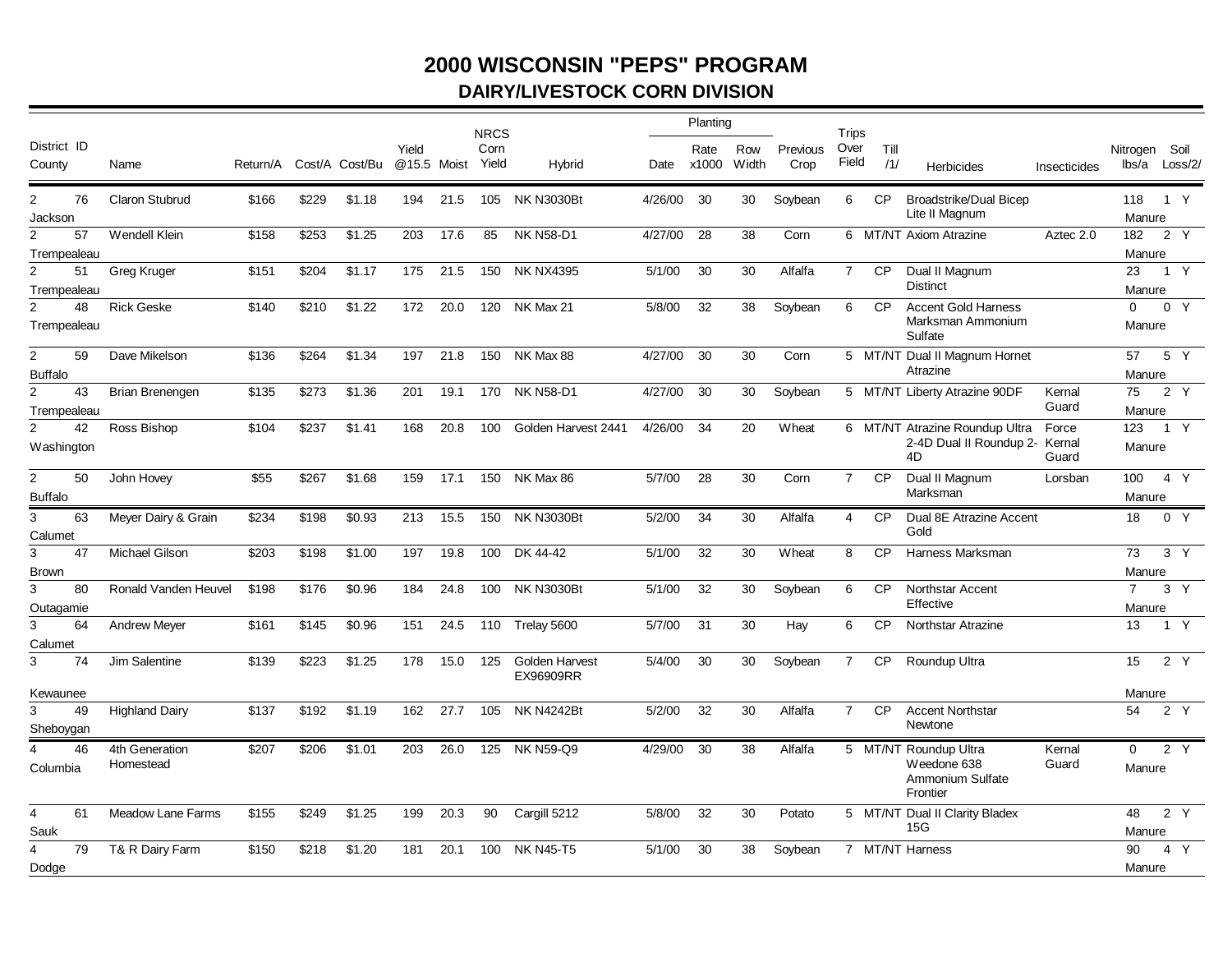## **2000 WISCONSIN "PEPS" PROGRAM DAIRY/LIVESTOCK CORN DIVISION**

|                       |    |                   |          |       |                |                      |      | <b>NRCS</b>   |               |         | Planting      |              |                  | Trips         |             |                                |                 |                   |                 |
|-----------------------|----|-------------------|----------|-------|----------------|----------------------|------|---------------|---------------|---------|---------------|--------------|------------------|---------------|-------------|--------------------------------|-----------------|-------------------|-----------------|
| District ID<br>County |    | Name              | Return/A |       | Cost/A Cost/Bu | Yield<br>@15.5 Moist |      | Corn<br>Yield | Hybrid        | Date    | Rate<br>x1000 | Row<br>Width | Previous<br>Crop | Over<br>Field | Till<br>/1/ | Herbicides                     | Insecticides    | Nitrogen<br>lbs/a | Soil<br>Loss/2/ |
| 4                     | 66 | Thomas P. Novak   | \$144    | \$233 | \$1.25         | 186                  | 17.7 | 125           | Pioneer 36R10 | 4/30/00 | -38           | 30           | Soybean          | 8             | CP          | Harness Buctril                | Kernal<br>Guard | 55                | 2 Y             |
| Jefferson             |    |                   |          |       |                |                      |      |               |               |         |               |              |                  |               |             |                                |                 | Manure            |                 |
| 4                     | 62 | Meadow Lane Farms | \$144    | \$248 | \$1.28         | 193                  | 22.7 | 90            | NK N67-T4     | 5/5/00  | 32            | 30           | Potato           |               |             | 5 MT/NT Dual II Clarity Bladex |                 | 48                | 2 Y             |
| Sauk                  |    |                   |          |       |                |                      |      |               |               |         |               |              |                  |               |             | 15G                            |                 | Manure            |                 |
| 5                     | 81 | Jacob Engelke     | \$99     | \$328 | \$1.56         | 211                  | 20.5 | 158           | Pioneer 34B24 | 4/28/00 | 39            | 30           | Soybean          | 9             | СP          | Dual II Magnum Buctril         | Kernal          | 266               | 5 Y             |
| Lafayette             |    |                   |          |       |                |                      |      |               |               |         |               |              |                  |               |             | Aatrex 9.O                     | Guard           | Manure            |                 |

/1/ Tillage: NT/MT=No Till/Minimum Till, CP=Chisel Plow, MP= Moldboard Plow

/2/ Soil Loss (Tons/A) based on Universal Soil Loss Equation and Wind Erosion Equation Y=Soil loss is within "tolerable" level for the soil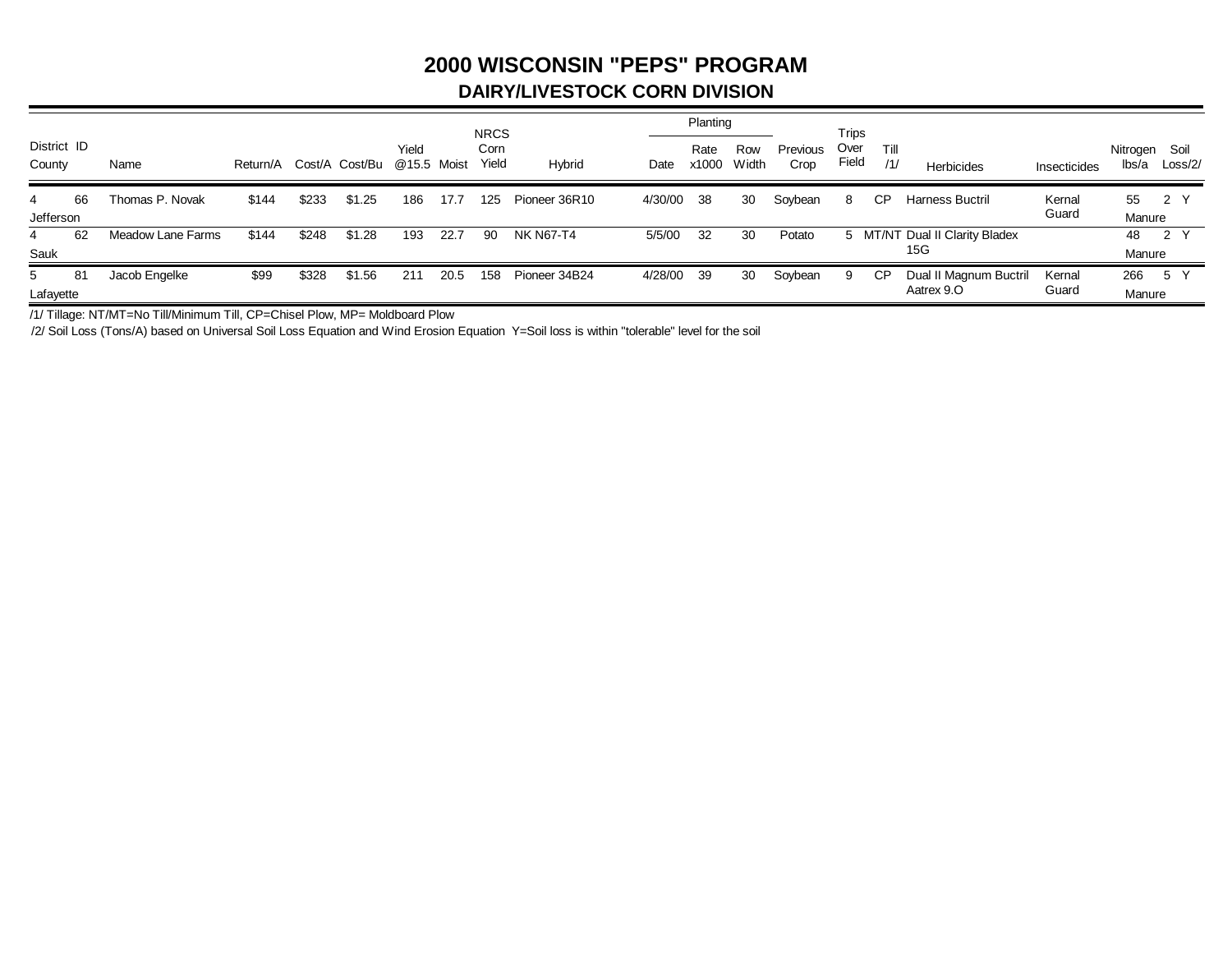#### **SOYBEAN DIVISION**

|                            |                |                                    |          |       |                |               |       | <b>NRCS</b>   |                                   |      |           | Planting      |                |                  | Trips         |             |                                                   |               |               |
|----------------------------|----------------|------------------------------------|----------|-------|----------------|---------------|-------|---------------|-----------------------------------|------|-----------|---------------|----------------|------------------|---------------|-------------|---------------------------------------------------|---------------|---------------|
| District ID<br>County      |                | Name                               | Return/A |       | Cost/A Cost/Bu | Yield<br>bu/A | Moist | Corn<br>Yield | Variety                           | Inoc | Date      | Rate<br>x1000 | Row<br>Width   | Previous<br>Crop | Over<br>Field | Till<br>/1/ | <b>Herbicides</b>                                 | Nitrogen Soil | lbs/a Loss/2/ |
| $\mathbf{1}$<br>Shawano    | 2              | Dale Aprill                        | \$168    | \$156 | \$2.46         | 63            | 13.3  |               | 100 Pioneer 91B01                 |      | Y 4/29/00 | 168           | 30             | Corn             |               |             | 5 MT/NT Broadstrike/Dual Select Crop<br>Oil Conc. | 39            | 1 Y           |
| Dunn                       | 38             | Charles Weber                      | \$139    | \$192 | \$2.97         | 65            | 11.0  | 150           | Croplan Genetics RT<br>1557       | Y    | 5/5/00    | 171           | 12             | Corn             | 6             | <b>MP</b>   | Roundup Ultra                                     | $\mathbf 0$   | 1 Y           |
| $\mathbf{1}$<br>St. Croix  | 8              | <b>Emmert and Sons</b>             | \$130    | \$155 | \$2.79         | 56            | 10.9  | 100           | <b>NK S14-G3</b>                  | Y    | 4/28/00   | 210           | 15             | Corn             |               |             | 4 MT/NT Roundup                                   | $\mathbf 0$   | 4 Y           |
| $\mathbf{1}$<br>Polk       | 5              | Carlson Farm                       | \$110    | \$154 | \$2.99         | 52            | 10.6  | 80            | <b>NK S14-G3</b>                  | Y    | 5/15/00   | 175           | 18             | Corn             |               |             | 6 MT/NT Touchdown                                 | 21            | 4 Y           |
| $\mathbf{1}$<br>Rusk       | 30             | <b>Rusk Rose Holsteins</b><br>Inc. | \$107    | \$170 | \$3.14         | 54            | 12.4  | 95            | <b>NK X9904</b>                   | Y    | 5/10/00   | 190           | $\overline{7}$ | Corn             | 5             | <b>MP</b>   | Roundup Ultra Ammonium<br>Sulfate                 | $\mathbf 0$   | 2 Y           |
| $\mathbf{1}$<br>Waupaca    | 17             | Ivan Gruetzmacher                  | \$106    | \$158 | \$3.06         | 51            | 13.1  | 125           | Pioneer 91B64                     | Y    | 5/4/00    | 225           | 12             | Corn             |               |             | 4 MT/NT Roundup Ultra Ammonium<br>Sulfate         | $\mathbf 0$   | 1 Y           |
| $\mathbf{1}$<br>Marathon   | 20             | Paul Krause                        | \$103    | \$163 | \$3.13         | 52            | 11.1  | 95            | <b>Croplan Genetics</b><br>RT0933 | Y    | 5/4/00    | 216           | 7.5            | Corn             | 6             | <b>CP</b>   | Roundup Ultra Ammonium<br>Sulfate                 | 21            | 3Y            |
| $\mathbf{1}$<br>Eau Claire | 13             | <b>Troy Gilbertson</b>             | \$103    | \$160 | \$3.11         | 51            | 11.0  | 90            | Pioneer 91B64                     | Y    | 5/15/00   | 140           | 30             | Corn             | 6             | <b>CP</b>   | Extreme                                           | 21            | 4 Y           |
| $\mathbf{1}$<br>St. Croix  | 22             | Roger Lindquist                    | \$98     | \$156 | \$3.15         | 50            | 9.5   | 100           | Pioneer 91B64                     | Y    | 5/4/00    | 150           | 30             | Corn             |               |             | 5 MT/NT Roundup                                   | $\mathbf 0$   | 3 N           |
| St. Croix                  | 35             | Wayne & Jane Van<br><b>Beek</b>    | \$94     | \$152 | \$3.16         | 48            | 10.1  |               | 115 NK S20-B9                     |      | Y 5/20/00 | 210           | $\overline{7}$ | Corn             | $5^{\circ}$   | <b>CP</b>   | <b>Touchdown Ammonium</b><br>Sulfate              | $\Omega$      | 2Y            |
| $\mathbf{1}$<br>Chippewa   | 29             | Rasmus Farms                       | \$90     | \$164 | \$3.31         | 49            | 12.1  | 90            | FS 1452                           | Y    | 5/12/00   | 190           | 8              | Corn             | 5             | <b>CP</b>   | <b>Pursuit DG Additives</b><br>Ammonium Sulfate   | 8             | 1 Y           |
| Dunn                       | 6              | <b>Creaser Brothers</b>            | \$89     | \$154 | \$3.25         | 48            | 9.7   | 90            | NK SM3                            |      | N 5/22/00 | 185           | 6              | Corn             | 5             | <b>CP</b>   | Roundup                                           | $\mathbf 0$   | 1 Y           |
| $\mathbf{1}$<br>Waupaca    | $\overline{7}$ | Larry Danke                        | \$66     | \$176 | \$3.73         | 47            | 9.8   | 120           | Pioneer 9163                      | Y    | 5/8/00    | 242           | $\overline{7}$ | Corn             | $5^{\circ}$   | <b>CP</b>   | Dual II Magnum Python                             | $\mathbf 0$   | 1 Y           |
| $\mathbf{1}$<br>Eau Claire | 14             | <b>Troy Gilbertson</b>             | \$61     | \$145 | \$3.60         | 40            | 12.5  | 35            | Asgrow 2001                       | Y    | 5/4/00    | 140           | 30             | Corn             | 6             | <b>CP</b>   | Extreme                                           | 21            | 4 Y           |
| $\mathbf{1}$<br>Polk       | $\overline{4}$ | Thomas Boe                         | \$47     | \$164 | \$3.98         | 41            | 10.3  | 90            | <b>NK S14-G3</b>                  | Y    | 5/5/00    | 210           | 7.5            | Corn             | 6             | CP          | Roundup Ultra Ammonium<br>Sulfate                 | 11            | 2 Y           |
| $\mathbf{1}$<br>Dunn       | $\mathbf{1}$   | Gene Whitney                       | \$44     | \$230 | \$4.29         | 54            | 11.8  | 95            | <b>NK S19-90</b>                  | Y    | 5/12/00   | 150           | 7.5            | Corn             | 8             | <b>CP</b>   | Dual II Magnum Python<br>Assure II                | 18            | 1 Y           |
| $\mathbf{1}$<br>Shawano    | 27             | Darryll Olson                      | \$38     | \$148 | \$4.08         | 36            | 11.7  |               | 105 Pioneer 91B02                 | Y    | 4/28/00   | 240           | 10             | Corn             |               |             | 3 MT/NT Roundup Ultra                             | $\Omega$      | 1 Y           |
| Shawano                    | 26             | Darryll Olson                      | \$34     | \$148 | \$4.17         | 35            | 12.1  | 105           | Pioneer 90B72                     | Y    | 4/28/00   | 240           | 10             | Corn             |               |             | 3 MT/NT Roundup Ultra                             | $\Omega$      | 1 Y           |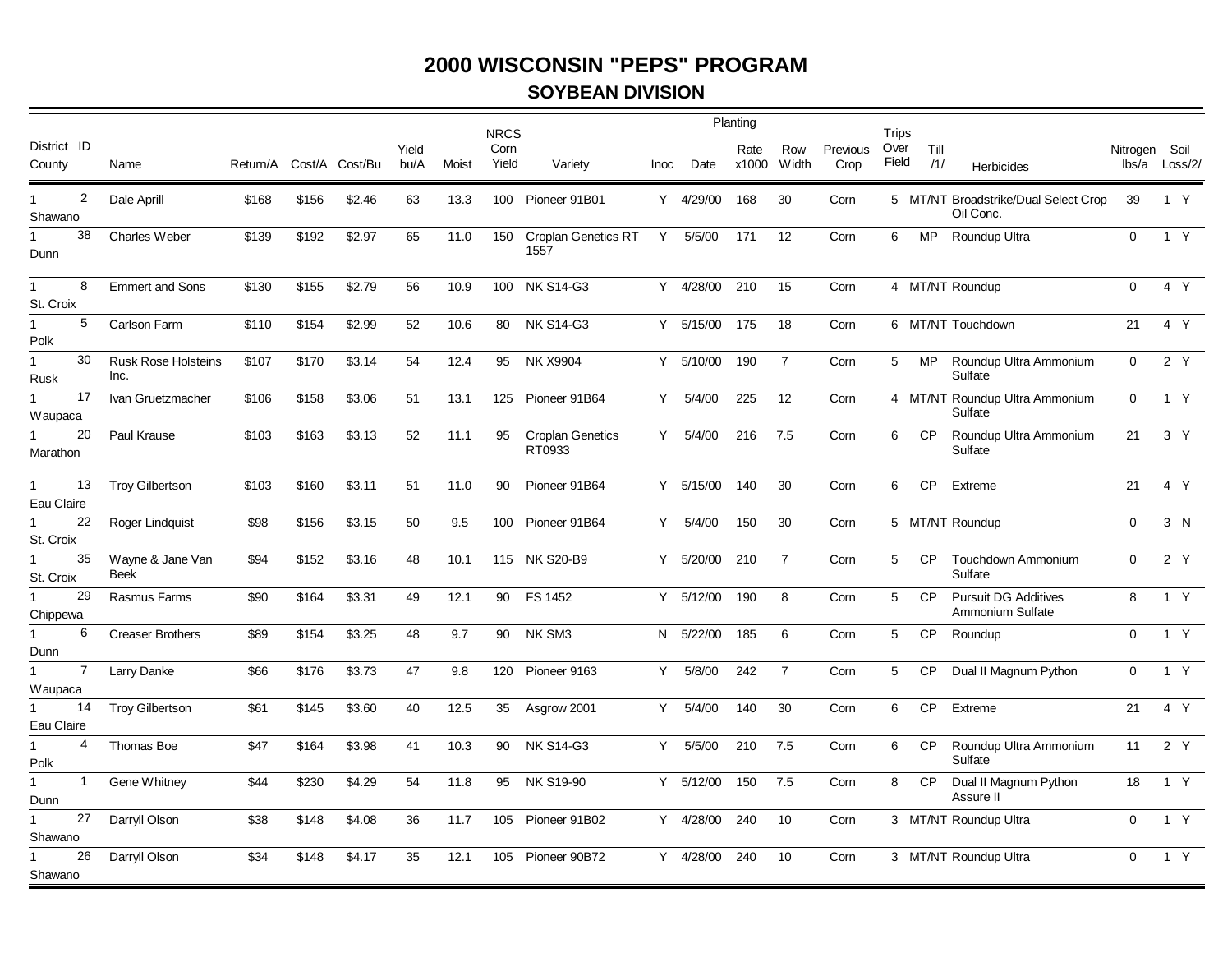#### **SOYBEAN DIVISION**

|                                  |    |                                     |                         |       |        |               |       | <b>NRCS</b>   |                              |      |           | Planting      |              |                  | Trips          |             |                                                                                    |                        |                |
|----------------------------------|----|-------------------------------------|-------------------------|-------|--------|---------------|-------|---------------|------------------------------|------|-----------|---------------|--------------|------------------|----------------|-------------|------------------------------------------------------------------------------------|------------------------|----------------|
| District ID<br>County            |    | Name                                | Return/A Cost/A Cost/Bu |       |        | Yield<br>bu/A | Moist | Corn<br>Yield | Variety                      | Inoc | Date      | Rate<br>x1000 | Row<br>Width | Previous<br>Crop | Over<br>Field  | Till<br>/1/ | <b>Herbicides</b>                                                                  | Nitrogen Soil<br>lbs/a | Loss/2/        |
| $\overline{2}$<br>Adams          | 37 | <b>Edward Volkening</b>             | \$215                   | \$127 | \$1.90 | 67            | 13.1  | 88            | <b>NK S20-Z5</b>             | N.   | 4/30/00   | 186           | 30           | Corn             |                |             | 4 MT/NT Roundup Ammonium<br>Sulfate                                                | $\overline{0}$         | 1 Y            |
| $\overline{2}$<br>Marquette      | 21 | Lindner Grain Farms                 | \$212                   | \$139 | \$2.03 | 69            | 12.9  | 110           | Gutwein 7250 RR              | N.   | 5/1/00    | 155           | 15           | Corn             | 6              | <b>CP</b>   | Prowl Roundup Ultra<br>Ammonium Sulfate                                            | 11                     | 2 Y            |
| $\overline{2}$<br>Trempealeau    | 19 | Wendell Klein                       | \$180                   | \$148 | \$2.32 | 64            | 13.2  | 50            | <b>NK S24-K4</b>             | N.   | 5/5/00    | 180           | 12           | Sweet Corn       |                |             | 4 MT/NT Roundup Ultra Ammonium<br>Sulfate                                          | $\mathbf 0$            | 2 Y            |
| $\overline{2}$<br>Adams          | 9  | Dennis Erickson                     | \$161                   | \$146 | \$2.43 | 60            | 12.3  | 88            | NorthGro 210 RR              |      | Y 5/15/00 | 196           | 38           | Corn             | 6              | <b>CP</b>   | Roundup Ultra Ammonium<br>Sulfate                                                  | 14                     | 14 N           |
| $\overline{2}$<br>Jackson        | 34 | <b>Stetzer Farms</b>                | \$150                   | \$154 | \$2.60 | 59            | 9.7   |               | 130 NK S19-T9                | Y    | 5/5/00    | 238           | 7.5          | Corn             |                |             | 4 MT/NT Roundup Ultra Pursuit Plus<br>2.4-D Ester Prowl                            | $\mathbf 0$            | 1 Y            |
| $\overline{2}$<br>Pepin          | 16 | <b>Gruber Family</b><br>Farms, Inc. | \$94                    | \$190 | \$3.43 | 56            | 10.9  | 135           | Stine 1207-4                 | Y    | 5/15/00   | 213           | 15           | Corn             |                |             | 6 MT/NT Extreme Roundup Ultra                                                      | $\Omega$               | 2 Y            |
| $\overline{2}$<br>Washington     | 3  | Ross Bishop                         | \$71                    | \$167 | \$3.60 | 46            | 10.4  | 100           | Golden Harvest 1263          | Y    | 5/4/00    | 218           | 7.5          | Corn             |                |             | 5 MT/NT Broadstrike/Dual Roundup<br>2,4-D Ester ActMaster<br>Select Crop Oil Conc. | $\Omega$               | 1 Y            |
| $\overline{2}$<br><b>Buffalo</b> | 25 | Roger Mock                          | \$44                    | \$206 | \$4.22 | 49            | 11.6  | 150           | Stine L1486                  | Y.   | 5/22/00   | 140           | 30           | Corn             | $\overline{7}$ | <b>MP</b>   | <b>Axiom Firstrate</b>                                                             | $\Omega$               | 1 Y            |
| 3<br>Calumet                     | 23 | Meyer Dairy & Grain                 | \$137                   | \$149 | \$2.67 | 56            | 10.6  | 115           | <b>NK S19-T9</b>             | Y    | 5/10/00   | 241           | 7.5          | Corn             | 5              | <b>CP</b>   | Command 4EC Treflan MTF<br>Sencor                                                  | $\Omega$               | 1 Y            |
| 3<br><b>Brown</b>                | 15 | <b>Michael Gilson</b>               | \$122                   | \$135 | \$2.69 | 50            | 10.0  | 85            | Asgrow AG1901                | Y    | 5/15/00   | 215           | 15           | Corn             | 6              | <b>CP</b>   | Roundup Ultra                                                                      | $\mathbf 0$            | 0 Y            |
| 3<br>Sheboygan                   | 18 | <b>Highland Dairy</b>               | \$108                   | \$167 | \$3.11 | 54            | 11.2  | 90            | <b>NK S19-90</b>             |      | Y 5/24/00 | 205           | 7.5          | Corn             | 6              | <b>CP</b>   | <b>Pursuit Plus</b>                                                                | 18                     | 3 <sup>Y</sup> |
| 3<br>Outagamie                   | 36 | Ronald Vanden<br>Heuvel             | \$101                   | \$169 | \$3.20 | 53            | 13.0  | 100           | <b>NK S08-80</b>             | Y    | 5/4/00    | 228           | 6            | Corn             | 6              | <b>CP</b>   | <b>Raptor Effective</b>                                                            | $\mathbf 0$            | 3 Y            |
| 3<br>Kewaunee                    | 31 | Jim Salentine                       | \$96                    | \$182 | \$3.35 | 54            | 13.0  | 125           | Golden Harvest H-<br>2000 RR | Y    | 5/25/00   | 202           | 30           | Corn             | 5              | <b>MP</b>   | Roundup Ultra                                                                      | $\Omega$               | 2Y             |
| 4<br>Jefferson                   | 33 | John Simon                          | \$106                   | \$171 | \$3.16 | 54            | 10.0  | 125           | Kaltenberg 215 RR            | Y    | 5/6/00    | 195           | 8            | Corn             | 6              | <b>CP</b>   | Roundup Ultra Ammonium<br>Sulfate                                                  | $\mathbf 0$            | 3 Y            |
| 4<br>Sauk                        | 32 | <b>Meadow Lane Farms</b>            | \$103                   | \$144 | \$2.98 | 48            | 8.5   | 65            | NK S19-90                    |      | N 6/10/00 | 210           | 6            | Peas             |                |             | 4 MT/NT Poast+ Firstrate Pinnacle<br>Activator Ammonium Sulfate                    | $\Omega$               | 1 Y            |
| $\overline{4}$<br>Jefferson      | 10 | David Flood                         | \$96                    | \$168 | \$3.26 | 51            | 10.0  | 100           | Kaltenberg 241               | N.   | 5/20/00   | 200           | 6            | Corn             | 5              | <b>CP</b>   | Raptor Assure II Crop Oil<br>Conc. Ammonium Sulfate                                | $\mathbf 0$            | 3 <sup>Y</sup> |
| La Crosse                        | 12 | Golden Acres Grain<br>Farms         | \$93                    | \$178 | \$3.36 | 53            | 14.0  | 150           | <b>NK S14-U4</b>             | Y    | 5/5/00    | 238           | 7.5          | Corn             |                |             | 5 MT/NT Pursuit DG Select Pinnacle<br>Prefer 28                                    | $\Omega$               | 1 Y            |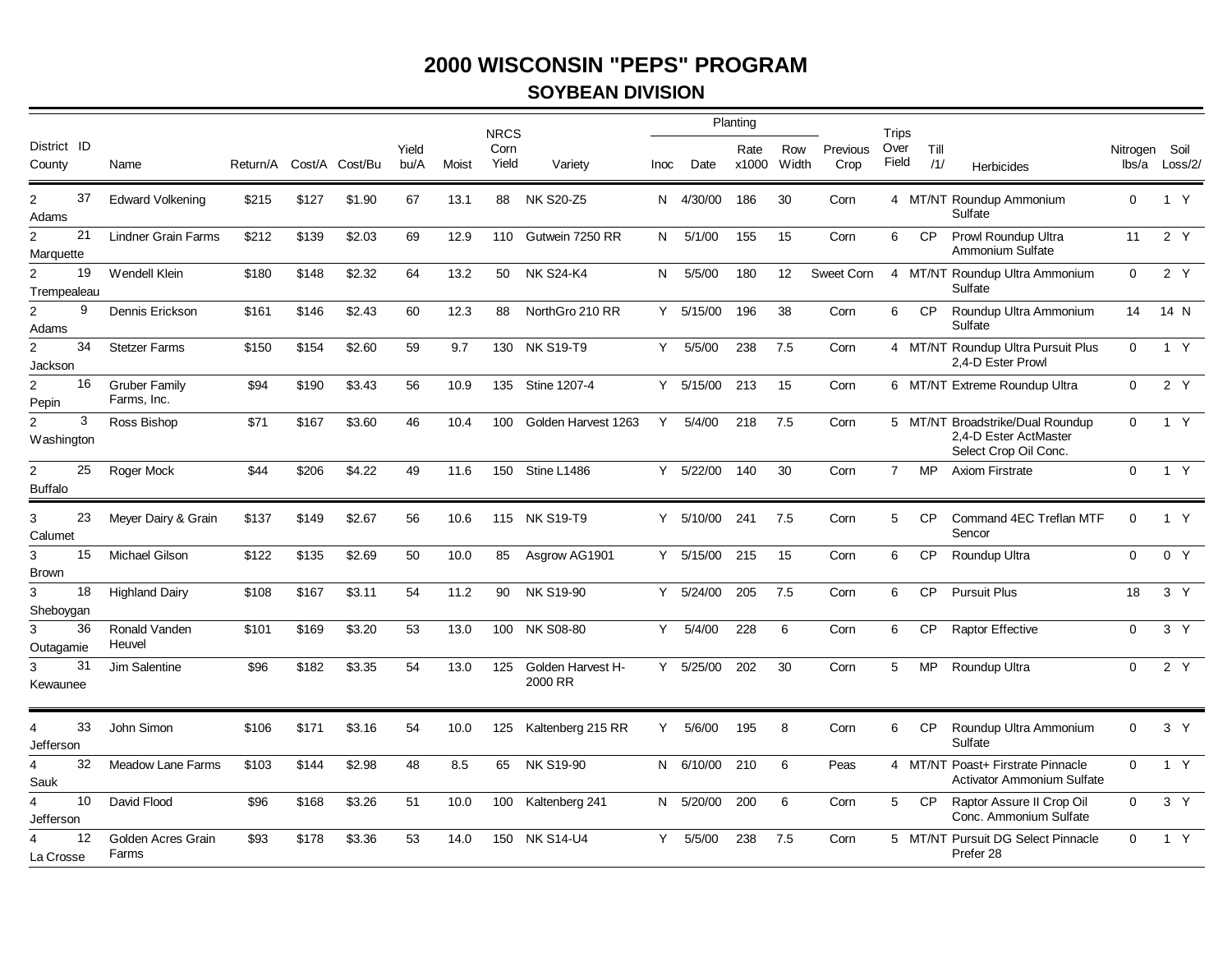#### **SOYBEAN DIVISION**

|                       |    |                             |          |        |         |               |       | <b>NRCS</b>   |                           |             |        | Planting      |              |                  | Trips         |             |                                                   |                   |                 |
|-----------------------|----|-----------------------------|----------|--------|---------|---------------|-------|---------------|---------------------------|-------------|--------|---------------|--------------|------------------|---------------|-------------|---------------------------------------------------|-------------------|-----------------|
| District ID<br>County |    | Name                        | Return/A | Cost/A | Cost/Bu | Yield<br>bu/A | Moist | Corn<br>Yield | Variety                   | <b>Inoc</b> | Date   | Rate<br>x1000 | Row<br>Width | Previous<br>Crop | Over<br>Field | Till<br>/1/ | Herbicides                                        | Nitrogen<br>lbs/a | Soil<br>Loss/2/ |
| 4<br>Columbia         | 24 | 4th Generation<br>Homestead | \$68     | \$186  | \$3.75  | 50            | 11.2  | 150           | NK S19-T9                 |             | 5/3/00 | 168           | 7.5          | Corn             | 6             | СP          | Pursuit Pinnacle NIS 28%<br>Surfactant            | $\mathbf{0}$      | 2 Y             |
| 4<br>Jefferson        | 28 | Thomas P. Novak             | \$65     | \$167  | \$3.68  | 45            | 9.1   | 110           | Golden Harvest H-<br>1184 |             | 5/7/00 | 225           |              | Corn             |               |             | 4 MT/NT Roundup Ultra 2,4-D Ester<br>Prowl Raptor | $\Omega$          |                 |
| 5<br>Lafayette        |    | Allynn Gertsch              | \$77     | \$228  | \$3.83  | 60            | 10.7  | 150           | High Cycle 2243           |             | 5/7/00 | 225           | 7.5          | Corn             |               |             | 4 MT/NT Authority 2,4-D Ester<br>Roundup          | 0                 | 2 Y             |

/1/ Tillage: NT/MT=No Till/Minimum Till, CP=Chisel Plow, MP= Moldboard Plow

/2/ Soil Loss (Tons/A) based on Universal Soil Loss Equation and Wind Erosion Equation Y=Soil loss is within "tolerable" level for the soil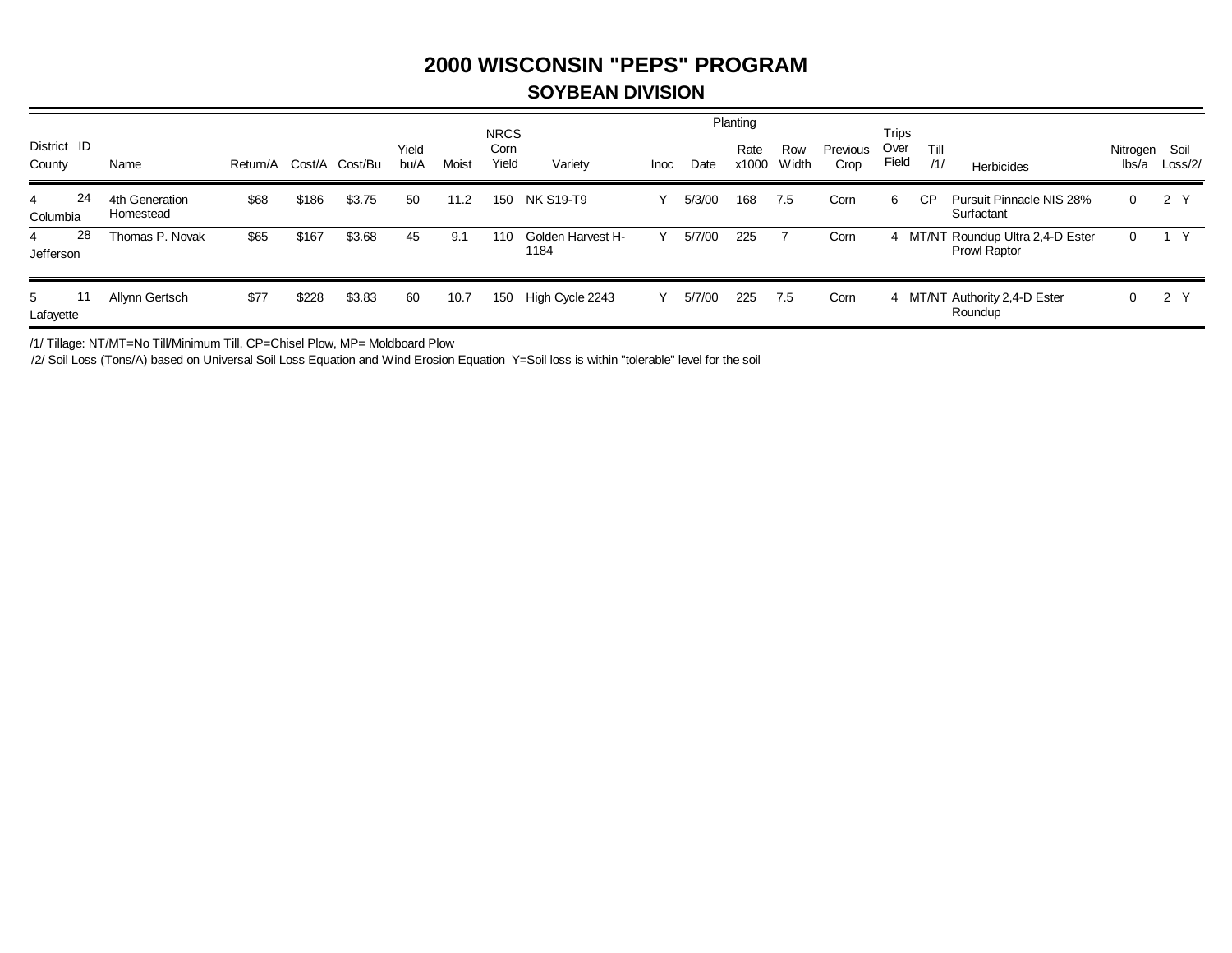## **2000 WISCONSIN "PEPS" PROGRAM Summary of Corn Cultural Practices - Grouped by Return per Acre**

|                                             |                                  |            | <b>CASH CROP DIVISION</b> |             |            | DAIRY/LIVESTOCK DIVISION |           |
|---------------------------------------------|----------------------------------|------------|---------------------------|-------------|------------|--------------------------|-----------|
|                                             |                                  | Bottom 20% | Middle 60%                | Top 20%     | Bottom 20% | Middle 60%               | Top 20%   |
| Return (\$/A)                               |                                  | 50.17      | 120.27                    | 205.04      | 81.59      | 152.90                   | 214.49    |
| Cost (\$/acre)                              |                                  | 213.37     | 238.24                    | 219.85      | 220.90     | 218.74                   | 211.38    |
| Cost (\$/bu)                                |                                  | 1.65       | 1.35                      | 1.05        | 1.47       | 1.19                     | 1.00      |
| Yield (bu/A)                                |                                  | 129.8      | 176.6                     | 209.3       | 149.0      | 183.1                    | 209.8     |
| Moist (%)                                   |                                  | 20.1       | 19.2                      | 16.9        | 19.6       | 20.0                     | 23.1      |
| NRCS Yield (bu/a)                           |                                  | 84.2       | 121.0                     | 137.0       | 106.6      | 108.7                    | 116.3     |
| <b>Planting Date</b>                        |                                  | 30-Apr-00  | 29-Apr-00                 | 26-Apr-00   | 01-May-00  | 30-Apr-00                | 28-Apr-00 |
| Planting Rate (seed/A)                      |                                  | 30344      | 30773                     | 32944       | 30713      | 30757                    | 30916     |
| Row Width                                   | (%)<br>$<$ 30"                   | 0          | $\overline{7}$            | 22          | $\pmb{0}$  | 4                        | $\pmb{0}$ |
|                                             | 30"                              | 67         | 59                        | 67          | 63         | 74                       | 75        |
|                                             | 36"                              | 11         | 3                         | 0           | 13         | 4                        | 0         |
|                                             | 38"                              | 11         | 31                        | 11          | 25         | 17                       | 25        |
| Crop Rotation<br>(previous crop not corn %) |                                  | 67         | 69                        | 100         | 75         | 87                       | 100       |
| Tillage MT/NT                               | (%)                              | 33         | 59                        | 78          | 25         | 52                       | 50        |
| CP                                          |                                  | 56         | 38                        | 22          | 50         | 39                       | 38        |
| <b>MP</b>                                   |                                  | 11         | 3                         | $\mathbf 0$ | 25         | 9                        | 13        |
| SS                                          |                                  | 0          | 0                         | $\mathbf 0$ | $\pmb{0}$  | $\mathbf 0$              | 0         |
| Number of Trips                             |                                  | 5.9        | 5.2                       | 4.3         | 6.3        | 6.0                      | 5.1       |
| <b>Chemical Costs</b>                       | $$0-$5/A$ (%)                    | 11         | 0                         | 0           | $\pmb{0}$  | 4                        | $\pmb{0}$ |
|                                             | \$5-\$10/A                       | 0          | 3                         | 11          | $\pmb{0}$  | 9                        | 0         |
|                                             | \$10-\$15/A                      | 33         | 0                         | 0           | $\pmb{0}$  | 9                        | 13        |
|                                             | \$15-\$20/A                      | 22         | 3                         | 22          | 0          | 4                        | 0         |
|                                             | \$20-\$25/A                      | 11         | 38                        | 44          | $\pmb{0}$  | 26                       | 25        |
|                                             | $> $25/A$                        | 22         | 55                        | 22          | 100        | 48                       | 63        |
|                                             | Rootworm Insecticide Overall (%) | 22         | 34                        | 11          | 75         | 22                       | 25        |
| Following Corn                              |                                  | 22         | 24                        | 0           | 25         | 9                        | 0         |
| Starter applied (%)                         |                                  | 100        | 93                        | 100         | 100        | 87                       | 75        |
| Nitrogen applied (lbs/A)                    |                                  | 139        | 141                       | 113         | 86         | 59                       | 39        |
| Manure applied (%)                          |                                  | $\pmb{0}$  | 0                         | $\,0\,$     | 88         | 87                       | 63        |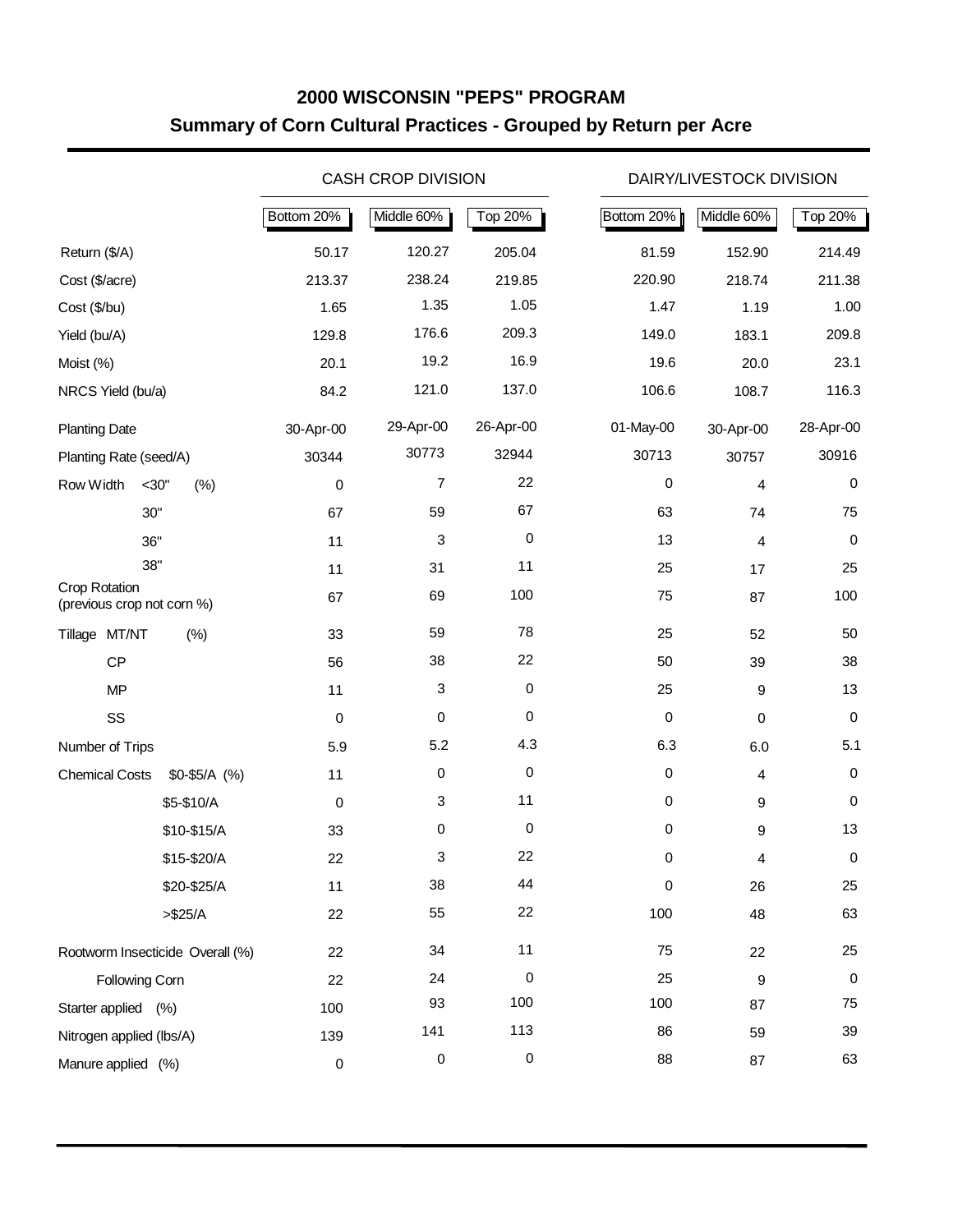# **2000 WISCONSIN "PEPS" PROGRAM Summary of Soybean Cultural Practices - Grouped by Return per Acre**

|                                                    |               |                  | Soybean Division |             |
|----------------------------------------------------|---------------|------------------|------------------|-------------|
|                                                    |               | Bottom 20%       | Middle 60%       | Top 20%     |
| Return (\$/A)                                      |               | 47.64            | 98.64            | 175.07      |
| Cost (\$/acre)                                     |               | 172.56           | 166.57           | 151.83      |
| Cost (\$/bu)                                       |               | 4.00             | 3.22             | 2.39        |
| Yield (bu/A)                                       |               | 43.0             | 51.8             | 63.8        |
| NRCS Yield (bu/a)                                  |               | 98.6             | 107.9            | 102.3       |
| <b>Planting Date</b>                               |               | 06-May-00        | 12-May-00        | 04-May-00   |
| Planting Rate (seed/A)                             |               | 192143           | 203782           | 184829      |
| Row Width Less Than10" (%)                         |               | 43               | 67               | 14          |
|                                                    | $10" - 15"$   | 29               | $\overline{4}$   | 29          |
|                                                    | 15"-30"       | $\mathbf 0$      | 17               | 14          |
| Greater Than 30"                                   |               | 29               | 13               | 43          |
| <b>Crop Rotation</b><br>(previous crop not corn %) |               | $\mathbf 0$      | 4                | 14          |
| Tillage MT/NT                                      | (% )          | 43               | 38               | 57          |
| CP                                                 |               | 43               | 54               | 29          |
| <b>MP</b>                                          |               | 14               | 8                | 14          |
| SS                                                 |               | 0                | $\pmb{0}$        | $\mathbf 0$ |
| Number of Trips                                    |               | 5.3              | 5.2              | 5.0         |
| <b>Chemical Costs</b>                              | $$0-$5/A$ (%) | 0                | $\mathbf 0$      | $\mathbf 0$ |
|                                                    | \$5-\$10/A    | $\boldsymbol{0}$ | 17               | 29          |
|                                                    | \$10-\$15/A   | 43               | 21               | 57          |
|                                                    | \$15-\$20/A   | 14               | 21               | $\mathbf 0$ |
|                                                    | \$20-\$25/A   | 29               | 33               | 14          |
|                                                    | > \$25/A      | 14               | 8                | $\mathbf 0$ |
| Inoculum Used: %                                   |               | 100              | 88               | 57          |
| Nitrogen applied (lbs/A)                           |               | $\overline{7}$   | 4                | 9           |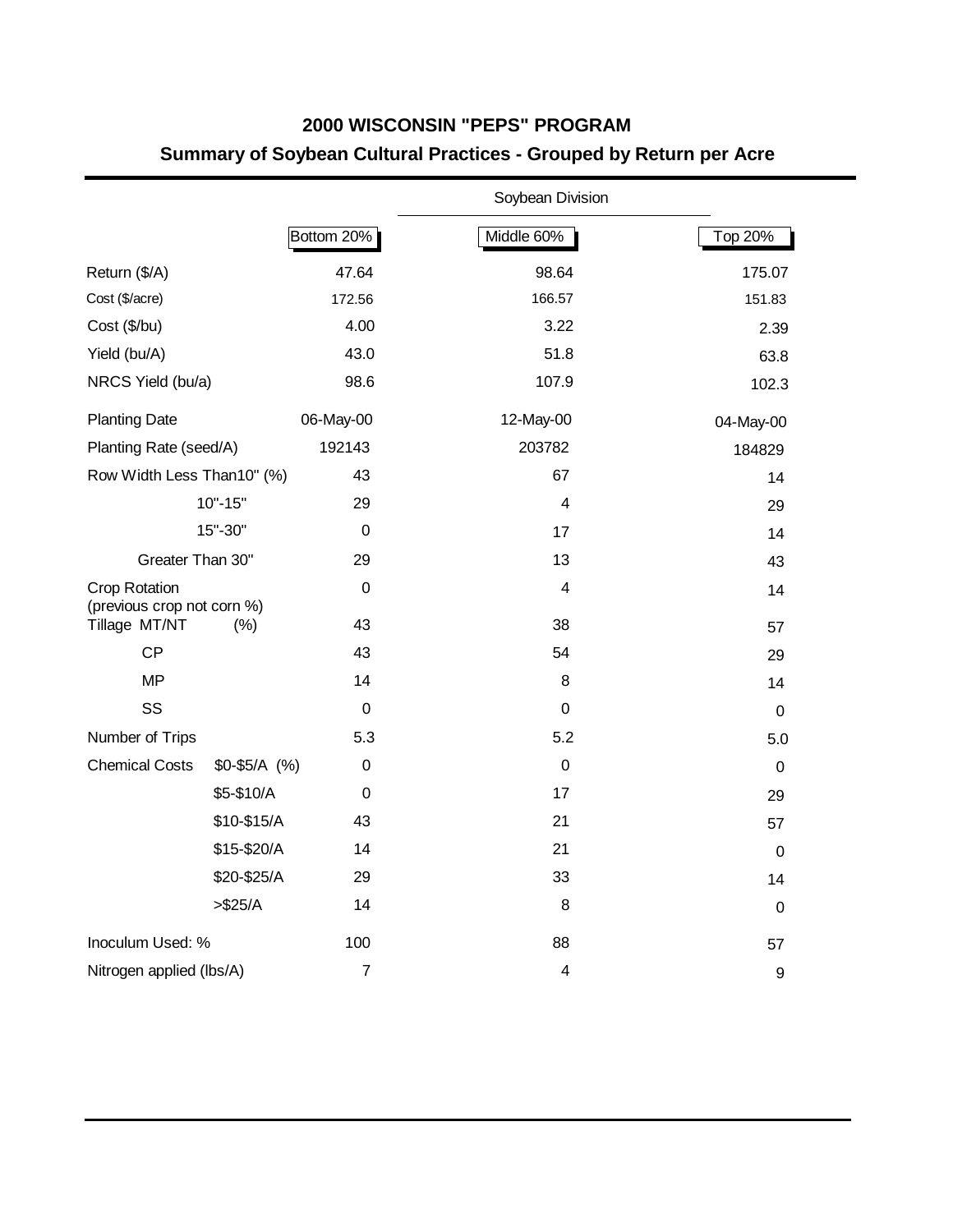

## **Average production costs and returns of PEPS contests conducted between 1987 and 2000.**

|                                    |     |     |      |      |      |      |      |      | <b>Production Costs</b> |     |          |                                                                                                        |      |       |                             |                    |
|------------------------------------|-----|-----|------|------|------|------|------|------|-------------------------|-----|----------|--------------------------------------------------------------------------------------------------------|------|-------|-----------------------------|--------------------|
| <b>Division</b><br><b>District</b> | N   |     |      |      |      |      |      |      |                         |     | Variable | Fixed<br>Yield Moisture Seed Fertilizer Chemical Other Custom Drying Interest Equipment Equipment Land |      | acre  | Cost per Cost per<br>bushel | Return<br>per acre |
| Corn, Cash Crop                    |     |     |      |      |      |      |      |      |                         |     |          |                                                                                                        |      |       |                             |                    |
| 1                                  | 92  | 161 | 20.7 | \$29 | \$44 | \$20 | \$8  | \$8  | \$15                    | \$7 | \$17     | \$26                                                                                                   | \$45 | \$218 | \$1.39                      | \$135              |
| $\overline{2}$                     | 113 | 162 | 20.6 | \$27 | \$52 | \$19 | \$10 | \$9  | \$16                    | \$7 | \$15     | \$26                                                                                                   | \$51 | \$233 | \$1.46                      | \$131              |
| 3                                  | 88  | 155 | 21.8 | \$27 | \$40 | \$23 | \$12 | \$9  | \$18                    | \$7 | \$14     | \$22                                                                                                   | \$51 | \$223 | \$1.51                      | \$134              |
| 4                                  | 91  | 160 | 22.3 | \$24 | \$43 | \$22 | \$11 | \$7  | \$21                    | \$7 | \$13     | \$24                                                                                                   | \$69 | \$243 | \$1.56                      | \$115              |
| 5                                  | 76  | 183 | 21.7 | \$26 | \$45 | \$24 | \$12 | \$3  | \$23                    | \$7 | \$13     | \$24                                                                                                   | \$88 | \$266 | \$1.47                      | \$140              |
| <b>Corn, Dairy and Livestock</b>   |     |     |      |      |      |      |      |      |                         |     |          |                                                                                                        |      |       |                             |                    |
| $\mathbf{1}$                       | 90  | 151 | 22.8 | \$27 | \$32 | \$19 | \$10 | \$8  | \$0                     | \$6 | \$18     | \$28                                                                                                   | \$43 | \$190 | \$1.28                      | \$143              |
| $\overline{2}$                     | 106 | 161 | 22.9 | \$27 | \$37 | \$23 | \$10 | \$11 | \$0                     | \$6 | \$17     | \$25                                                                                                   | \$53 | \$209 | \$1.35                      | \$152              |
| 3                                  | 174 | 145 | 24.6 | \$26 | \$27 | \$22 | \$10 | \$5  | \$0                     | \$6 | \$21     | \$31                                                                                                   | \$50 | \$198 | \$1.44                      | \$130              |
| $\overline{4}$                     | 91  | 164 | 23.7 | \$22 | \$34 | \$19 | \$13 | \$4  | \$0                     | \$6 | \$18     | \$27                                                                                                   | \$62 | \$206 | \$1.27                      | \$167              |
| 5                                  | 38  | 166 | 23.9 | \$23 | \$38 | \$13 | \$10 | \$5  | \$0                     | \$6 | \$19     | \$32                                                                                                   | \$72 | \$217 | \$1.35                      | \$148              |
| Soybean                            |     |     |      |      |      |      |      |      |                         |     |          |                                                                                                        |      |       |                             |                    |
| $\mathbf{1}$                       | 96  | 49  | 12.3 | \$23 | \$16 | \$22 | \$7  | \$7  | \$0                     | \$4 | \$13     | \$20                                                                                                   | \$47 | \$160 | \$3.34                      | \$125              |
| 2                                  | 126 | 52  | 12.9 | \$21 | \$21 | \$26 | \$5  | \$6  | \$0                     | \$4 | \$15     | \$22                                                                                                   | \$50 | \$169 | \$3.35                      | \$140              |
| 3                                  | 127 | 50  | 13.3 | \$25 | \$17 | \$27 | \$8  | \$7  | \$0                     | \$5 | \$16     | \$23                                                                                                   | \$52 | \$178 | \$3.61                      | \$120              |
| 4                                  | 218 | 55  | 13.1 | \$21 | \$19 | \$23 | \$8  | \$6  | \$0                     | \$4 | \$13     | \$23                                                                                                   | \$73 | \$191 | \$3.58                      | \$130              |
| 5                                  | 92  | 57  | 12.3 | \$22 | \$22 | \$24 | \$9  | \$4  | \$0                     | \$5 | \$13     | \$22                                                                                                   | \$84 | \$204 | \$3.66                      | \$126              |
|                                    |     |     |      |      |      |      |      |      |                         |     |          |                                                                                                        |      |       |                             |                    |

Weighted Price per Bushel = 50% November Average Cash price + 25% March CBOT Futures price (\$0.15 basis) + 25% July CBOT Futures price (\$0.10 basis)<br>November Average Cash price derived from Wisconsin Ag Statistics; CBOT F 2000=\$5.12. (In 1999 and 2000 the soybean LDP price was used.)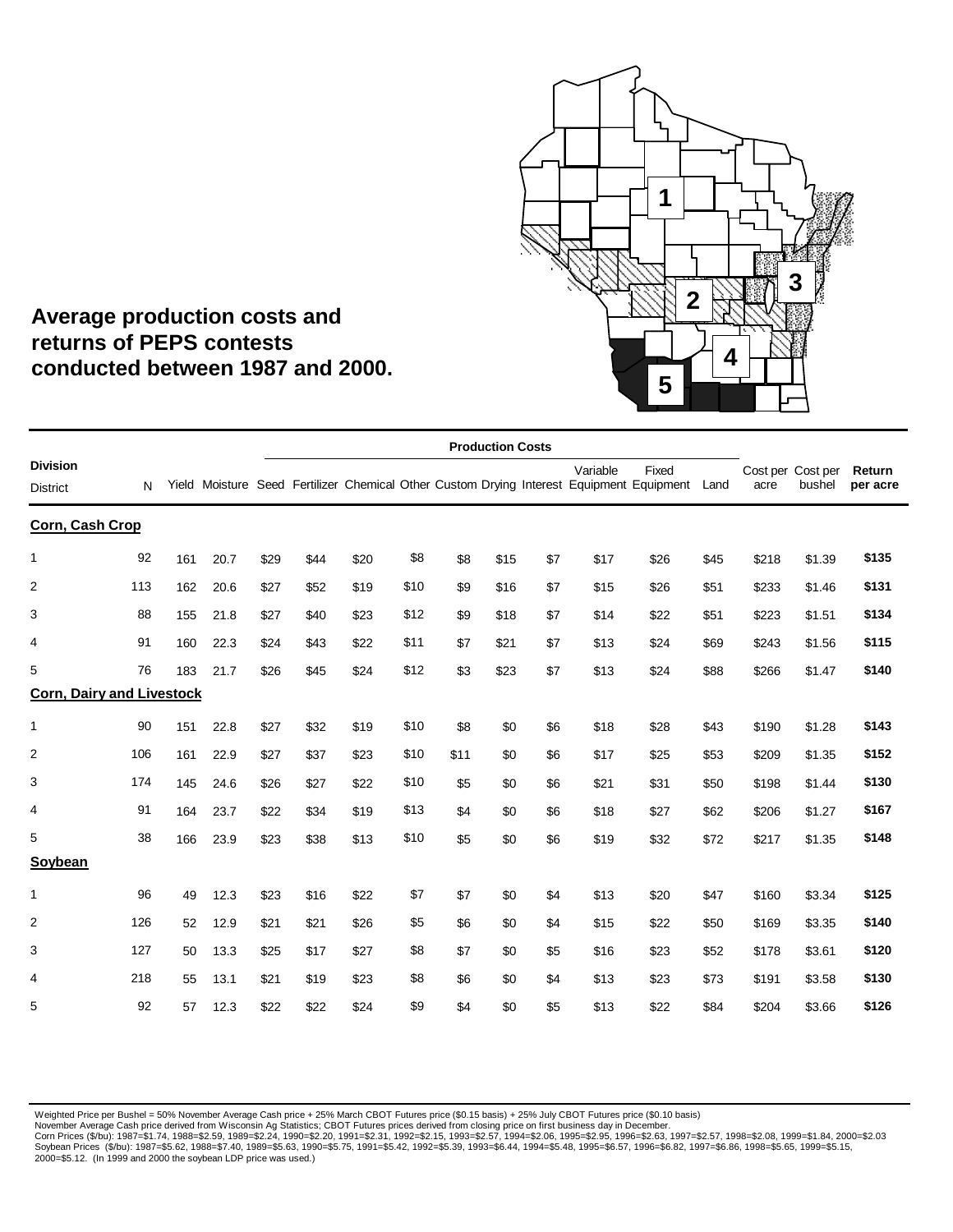#### **Average production costs and returns of PEPS contests conducted between 1987 and 2000.**

|                                  | <b>Production Costs</b> |     |      |      |      |      |      |      |      |      |          |                                                                                               |      |       |                          |          |
|----------------------------------|-------------------------|-----|------|------|------|------|------|------|------|------|----------|-----------------------------------------------------------------------------------------------|------|-------|--------------------------|----------|
| <b>Division</b>                  |                         |     |      |      |      |      |      |      |      |      | Variable | Fixed                                                                                         |      |       | Cost per Cost per Return |          |
| Year                             | N                       |     |      |      |      |      |      |      |      |      |          | Yield Moisture Seed Fertilizer Chemical Other Custom Drying Interest Equipment Equipment Land |      | acre  | bushel                   | per acre |
| Corn, Cash Crop                  |                         |     |      |      |      |      |      |      |      |      |          |                                                                                               |      |       |                          |          |
| 2000                             | 47                      | 174 | 18.9 | \$34 | \$40 | \$24 | \$6  | \$11 | \$12 | \$6  | \$12     | \$25                                                                                          | \$59 | \$230 | \$1.35                   | \$123    |
| 1999                             | 42                      | 191 | 17.3 | \$34 | \$51 | \$25 | \$3  | \$6  | \$7  | \$6  | \$18     | \$25                                                                                          | \$60 | \$236 | \$1.25                   | \$116    |
| 1998                             | 35                      | 192 | 19.3 | \$34 | \$56 | \$24 | \$5  | \$7  | \$15 | \$7  | \$18     | \$22                                                                                          | \$64 | \$253 | \$1.32                   | \$147    |
| 1997                             | 25                      | 172 | 25.2 | \$32 | \$51 | \$22 | \$4  | \$10 | \$34 | \$7  | \$13     | \$19                                                                                          | \$61 | \$254 | \$1.47                   | \$188    |
| 1996                             | 21                      | 158 | 24.4 | \$28 | \$44 | \$24 | \$5  | \$10 | \$28 | \$7  | \$15     | \$22                                                                                          | \$56 | \$238 | \$1.54                   | \$177    |
| 1995                             | 48                      | 143 | 19.5 | \$26 | \$42 | \$24 | \$3  | \$13 | \$10 | \$6  | \$14     | \$20                                                                                          | \$55 | \$215 | \$1.51                   | \$207    |
| 1994                             | 43                      | 178 | 20.5 | \$25 | \$41 | \$25 | \$4  | \$16 | \$18 | \$6  | \$13     | \$19                                                                                          | \$56 | \$223 | \$1.26                   | \$144    |
| 1993                             | 35                      | 122 | 24.8 | \$24 | \$34 | \$21 | \$16 | \$13 | \$23 | \$6  | \$10     | \$24                                                                                          | \$58 | \$229 | \$1.96                   | \$86     |
| 1992                             | 35                      | 153 | 27.5 | \$24 | \$46 | \$22 | \$18 | \$0  | \$36 | \$10 | \$19     | \$22                                                                                          | \$63 | \$260 | \$1.73                   | \$69     |
| 1991                             | 34                      | 173 | 20.1 | \$22 | \$47 | \$17 | \$15 | \$0  | \$16 | \$8  | \$22     | \$26                                                                                          | \$57 | \$230 | \$1.34                   | \$169    |
| 1990                             | 31                      | 161 | 22.4 | \$21 | \$43 | \$16 | \$23 | \$0  | \$22 | \$8  | \$11     | \$28                                                                                          | \$63 | \$236 | \$1.47                   | \$119    |
| 1989                             | 23                      | 152 | 20.8 | \$20 | \$47 | \$17 | \$21 | \$0  | \$16 | \$8  | \$13     | \$31                                                                                          | \$61 | \$233 | \$1.55                   | \$106    |
| 1988                             | 16                      | 136 | 22.9 | \$18 | \$44 | \$19 | \$9  | \$9  | \$21 | \$8  | \$14     | \$29                                                                                          | \$63 | \$232 | \$1.74                   | \$121    |
| 1987                             | 25                      | 161 | 20.7 | \$20 | \$48 | \$16 | \$26 | \$0  | \$16 | \$8  | \$6      | \$42                                                                                          | \$62 | \$244 | \$1.52                   | \$36     |
| <b>Corn, Dairy and Livestock</b> |                         |     |      |      |      |      |      |      |      |      |          |                                                                                               |      |       |                          |          |
| 2000                             | 39                      | 182 | 20.6 | \$34 | \$29 | \$28 | \$4  | \$18 | \$0  | \$6  | \$15     | \$27                                                                                          | \$57 | \$218 | \$1.21                   | \$151    |
| 1999                             | 30                      | 190 | 20.2 | \$32 | \$40 | \$27 | \$3  | \$12 | \$0  | \$6  | \$19     | \$25                                                                                          | \$57 | \$221 | \$1.18                   | \$129    |
| 1998                             | 23                      | 190 | 20.7 | \$34 | \$46 | \$27 | \$3  | \$14 | \$0  | \$7  | \$21     | \$23                                                                                          | \$53 | \$229 | \$1.22                   | \$166    |
| 1997                             | 16                      | 161 | 25.8 | \$31 | \$31 | \$25 | \$2  | \$11 | \$0  | \$5  | \$15     | \$20                                                                                          | \$54 | \$194 | \$1.21                   | \$220    |
| 1996                             | 28                      | 136 | 25.1 | \$27 | \$29 | \$21 | \$3  | \$9  | \$0  | \$5  | \$19     | \$24                                                                                          | \$52 | \$188 | \$1.44                   | \$169    |
| 1995                             | 37                      | 139 | 21.8 | \$26 | \$29 | \$24 | \$3  | \$12 | \$0  | \$5  | \$16     | \$22                                                                                          | \$49 | \$187 | \$1.35                   | \$226    |
| 1994                             | 55                      | 173 | 22.5 | \$25 | \$30 | \$21 | \$4  | \$15 | \$0  | \$5  | \$19     | \$23                                                                                          | \$49 | \$192 | \$1.12                   | \$162    |
| 1993                             | 38                      | 128 | 26.5 | \$25 | \$24 | \$19 | \$16 | \$0  | \$0  | \$5  | \$24     | \$24                                                                                          | \$50 | \$186 | \$1.51                   | \$142    |
| 1992                             | 61                      | 133 | 29.1 | \$25 | \$28 | \$20 | \$22 | \$0  | \$0  | \$7  | \$25     | \$26                                                                                          | \$52 | \$204 | \$1.58                   | \$83     |
| 1991                             | 61                      | 167 | 21.2 | \$22 | \$35 | \$17 | \$15 | \$0  | \$0  | \$7  | \$26     | \$28                                                                                          | \$54 | \$204 | \$1.24                   | \$182    |
| 1990                             | 45                      | 151 | 25.6 | \$22 | \$36 | \$15 | \$16 | \$0  | \$0  | \$6  | \$12     | \$37                                                                                          | \$54 | \$199 | \$1.34                   | \$133    |
| 1989                             | 39                      | 136 | 23.8 | \$21 | \$31 | \$18 | \$13 | \$0  | \$0  | \$6  | \$15     | \$41                                                                                          | \$55 | \$201 | \$1.52                   | \$103    |
| 1988                             | 15                      | 110 | 22.1 | \$18 | \$30 | \$15 | \$4  | \$8  | \$0  | \$5  | \$15     | \$37                                                                                          | \$60 | \$193 | \$1.81                   | \$91     |
| 1987                             | 12                      | 167 | 23.5 | \$18 | \$45 | \$17 | \$27 | \$0  | \$0  | \$6  | \$8      | \$52                                                                                          | \$61 | \$235 | \$1.43                   | \$56     |
| Soybean                          |                         |     |      |      |      |      |      |      |      |      |          |                                                                                               |      |       |                          |          |
| 2000                             | 38                      | 52  | 11.3 | \$26 | \$14 | \$17 | \$4  | \$11 | \$0  | \$4  | \$12     | \$25                                                                                          | \$53 | \$165 | \$3.21                   | \$103    |
| 1999                             | 46                      | 56  | 12.0 | \$27 | \$23 | \$20 | \$3  | \$9  | \$0  | \$4  | \$16     | \$22                                                                                          | \$59 | \$183 | \$3.30                   | \$107    |
| 1998                             | 41                      | 61  | 13.7 | \$28 | \$25 | \$29 | \$2  | \$11 | \$0  | \$5  | \$16     | \$18                                                                                          | \$64 | \$198 | \$3.30                   | \$144    |
| 1997                             | 35                      | 56  | 12.6 | \$25 | \$17 | \$30 | \$4  | \$8  | \$0  | \$4  | \$15     | \$20                                                                                          | \$65 | \$188 | \$3.44                   | \$194    |
| 1996                             | 45                      | 45  | 14.0 | \$23 | \$14 | \$33 | \$2  | \$9  | \$0  | \$4  | \$12     | \$18                                                                                          | \$54 | \$171 | \$4.03                   | \$134    |
| 1995                             | 74                      | 54  | 12.6 | \$22 | \$15 | \$29 | \$3  | \$10 | \$0  | \$4  | \$13     | \$19                                                                                          | \$67 | \$181 | \$3.43                   | \$171    |
| 1994                             | 80                      | 56  | 13.5 | \$22 | \$17 | \$29 | \$3  | \$13 | \$0  | \$4  | \$13     | \$19                                                                                          | \$65 | \$183 | \$3.33                   | \$124    |
| 1993                             | 44                      | 49  |      | \$20 | \$10 | \$25 | \$15 | \$0  | \$0  | \$4  | \$18     | \$18                                                                                          | \$59 | \$169 | \$3.56                   | \$143    |
| 1992                             | 56                      | 46  |      | \$21 | \$18 | \$24 | \$15 | \$0  | \$0  | \$6  | \$17     | \$17                                                                                          | \$64 | \$181 | \$4.06                   | \$63     |
| 1991                             | 78                      | 51  |      | \$19 | \$21 | \$19 | \$10 | \$0  | \$0  | \$5  | \$20     | \$21                                                                                          | \$67 | \$182 | \$3.73                   | \$92     |
| 1990                             | 54                      | 52  |      | \$18 | \$21 | \$15 | \$9  | \$0  | \$0  | \$5  | \$13     | \$33                                                                                          | \$69 | \$184 | \$3.56                   | \$117    |
| 1989                             | 30                      | 50  |      | \$19 | \$22 | \$20 | \$11 | \$0  | \$0  | \$5  | \$12     | \$30                                                                                          | \$55 | \$175 | \$3.57                   | \$105    |
| 1988                             | 20                      | 51  |      | \$19 | \$21 | \$22 | \$6  | \$0  | \$0  | \$7  | \$10     | \$24                                                                                          | \$61 | \$168 | \$3.43                   | \$207    |
| 1987                             | 36                      | 57  |      | \$17 | \$39 | \$18 | \$21 | \$0  | \$0  | \$3  | $$7\,$   | \$34                                                                                          | \$64 | \$204 | \$3.63                   | \$116    |

Weighted Price per Bushel = 50% November Average Cash price + 25% March CBOT Futures price (\$0.15 basis) + 25% July CBOT Futures price (\$0.10 basis)<br>November Average Cash price derived from Wisconsin Ag Statistics; CBOT F 2000=\$5.12. (In 1999 and 2000 the soybean LDP price was used)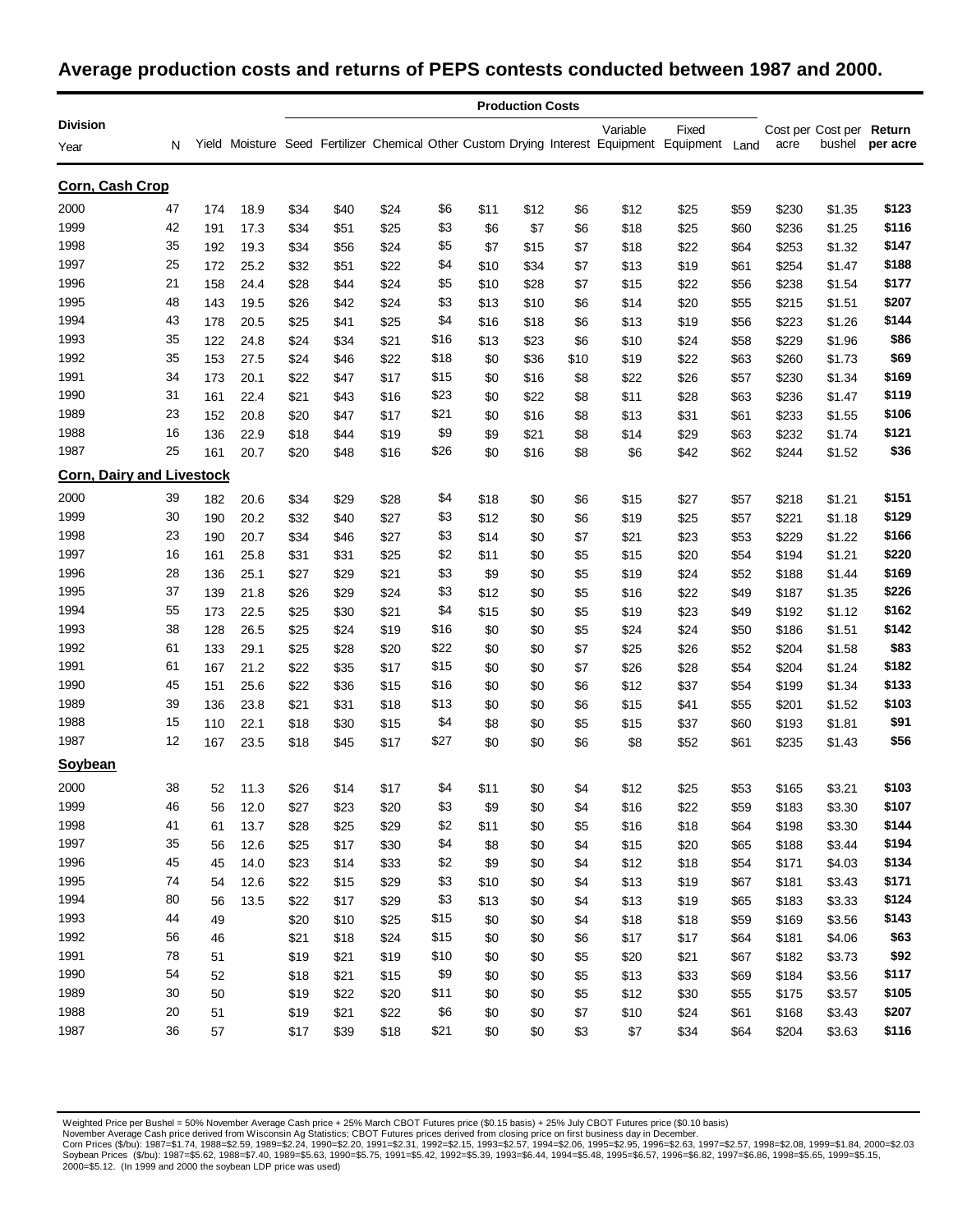# **Wisconsin PEPS Contest Division Winners Since 1987.**

#### **DIVISION**

**Corn, Cash Crop**

#### **YEAR DISTRICT COUNTY NAME**

#### **DISTRICT COUNTY NAME YIELD HYBRID/VARIETY COST/BU RETURN/ACRE**

#### 2000 2 Marquette Lindner Grain Farms 217.7 Dekalb 44-42Bt \$0.82 \$263.82 1999 3 Manitowoc Hamp Haven Farms 254.7 Novartis 3030BT \$0.85 \$251.11 1998 3 Calumet Meyer Dairy & Grain 229.7 Novartis N3030 BT \$1.03 \$241.26 1997 5 Lafayette Bahr Farms 215.2 Trelay 8002 \$1.31 \$271.78 1996 4 Jefferson Dennis Schultz 174.9 Seed Mart 1104 \$1.02 \$280.81 1995 1 Waupaca Steinbach Farms 169.5 NK 3030 \$1.05 \$315.05 1994 1 Eau Claire Jaquish Farms, Inc. 192.9 Pioneer 3751 \$0.88 \$227.65 1993 1 Eau Claire Jaquish Farms, Inc. 148.5 Pioneer 3751 \$1.22 \$200.46 1992 2 Adams Edward Volkening 130.7 Blaney 2100 \$1.38 \$100.02 1991 3 Winnebago Lowell Kratz 204.2 Garst 8777 \$1.00 \$268.11 1990 3 Winnebago Leonard Kratz 184.5 Dekalb DK353 \$1.05 \$212.55 1989 5 Lafayette Allen Kraus 169.4 Northrup King S5340 \$1.00 \$209.99 1988 2 Juneau D & F Pokorney 126.8 Pioneer 3737 \$1.34 \$158.08 1987 5 Grant Chuck Raisbeck 188.5 Pride 5547 \$1.03 \$134.19 **Corn, Dairy and Livestock** 2000 3 Calumet Meyer Dairy & Grain 212.8 NK N3030Bt \$0.93 \$233.58 1999 4 Columbia 4th Generation Homestead 247.9 Novartis N59-Q9 \$0.94 \$223.30 1998 3 Manitowoc Hamp Haven Farms 225.0 Cargill 3677 \$0.91 \$263.60 1997 1997 2 Marquette Daniel Thome 177.1 Pioneer 3753 \$0.97 \$283.17 1996 1 Polk Hibbs Family Farm 125.9 Mycogen TMF 94 \$0.87 \$221.19 1995 5 Crawford Gene Fritsche 167.8 Dairyland 1202 \$0.94 \$336.60 1994 2 Adams Clover View Farms 204.9 NK N4242 \$0.80 \$258.43 1993 4 Dane Randy & John Zimmerman 187.2 Northrup King N4242 \$0.98 \$296.94 1992 5 Crawford Gene Fritsche 182.0 Dairyland DX1207 \$0.93 \$222.90 1991 3 Sheboygan Bob & Dawn Boehlke 228.4 Cenex/LOL 451 \$0.93 \$314.79 1990 1 Shawano Jon Kroenke 146.2 Cenex/LOL 385 \$0.96 \$181.70 1989 1 Eau Claire Jaquish Farms, Inc. 173.6 Pioneer 3475 \$1.07 \$202.46 1988 1988 3 Winnebago Henry Stark 140.2 Pioneer 3737 \$1.13 \$204.16 1987 3 Ozaukee James Melichar 158.0 Northrup King PX9283 \$0.99 \$118.53 **Soybean** 2000 2 Adams Edward Volkening 66.9 NK S20-Z5 \$1.90 \$215.32 1999 2 Adams Edward Volkening 70.3 Novartis S19-T9 \$1.89 \$229.26 1998 3 Calumet Meyer Dairy & Grain 80.5 Novartis S19-90 \$2.20 \$277.68 1997 2 Adams Edward Volkening 66.8 NK S20-91 \$1.85 \$334.91 1996 2 Adams Edward Volkening 59.5 NK S19-90 \$2.43 \$283.37 1995 2 Adams Edward Volkening 60.1 Northrup King S20-20 \$1.88 \$281.87 1994 2 Adams Edward Volkening 60.9 NK S1990 \$1.80 \$223.93 1993 2 Adams Edward Volkening 46.5 Northrup King S19-90 \$2.45 \$185.79 1992 2 Adams Edward Volkening 50.4 Northrup King S19-90 \$2.70 \$135.41 1991 2 Adams Edward Volkening 61.4 Northrup King S19-90 \$2.24 \$195.17 1990 2 Adams Dennis Erickson 72.0 Northrup King S19-90 \$2.28 \$249.74

Weighted Price per Bushel = 50% November Average Cash price + 25% March CBOT Futures price (\$0.15 basis) + 25% July CBOT Futures price (\$0.10 basis)

November Average Cash price derived from Wisconsin Ag Statistics; CBOT Futures prices derived from closing price on first business day in December.

Corn Prices (\$/bu): 1987=\$1.74, 1988=\$2.59, 1989=\$2.24, 1990=\$2.20, 1991=\$2.31, 1992=\$2.15, 1993=\$2.57, 1994=\$2.05, 1995=\$2.95, 1996=\$2.63, 1997=\$2.57, 1998=\$2.08, 1999=\$1.84, 2000=\$2.03 Soybean Prices (\$/bu): 1987=\$5.62, 1988=\$7.40, 1989=\$5.63, 1990=\$5.75, 1991=\$5.42, 1992=\$5.39, 1993=\$6.44, 1994=\$5.48, 1995=\$6.57, 1996=\$6.82, 1997=\$6.86, 1998=\$5.65, 1999=\$5.15, 2000=\$5.12. ( In 1999 and 2000 the soybean LDP price was used.)

1989 4 Jefferson Gary Punzel 63.3 Northrup King S15-50 \$2.45 \$201.51 1988 4 Jefferson Gary Punzel 74.3 Northrup King S15-50 \$2.21 \$385.62 1987 4 Walworth Don Schmaling 76.5 NK S23-12 \$2.51 \$238.20